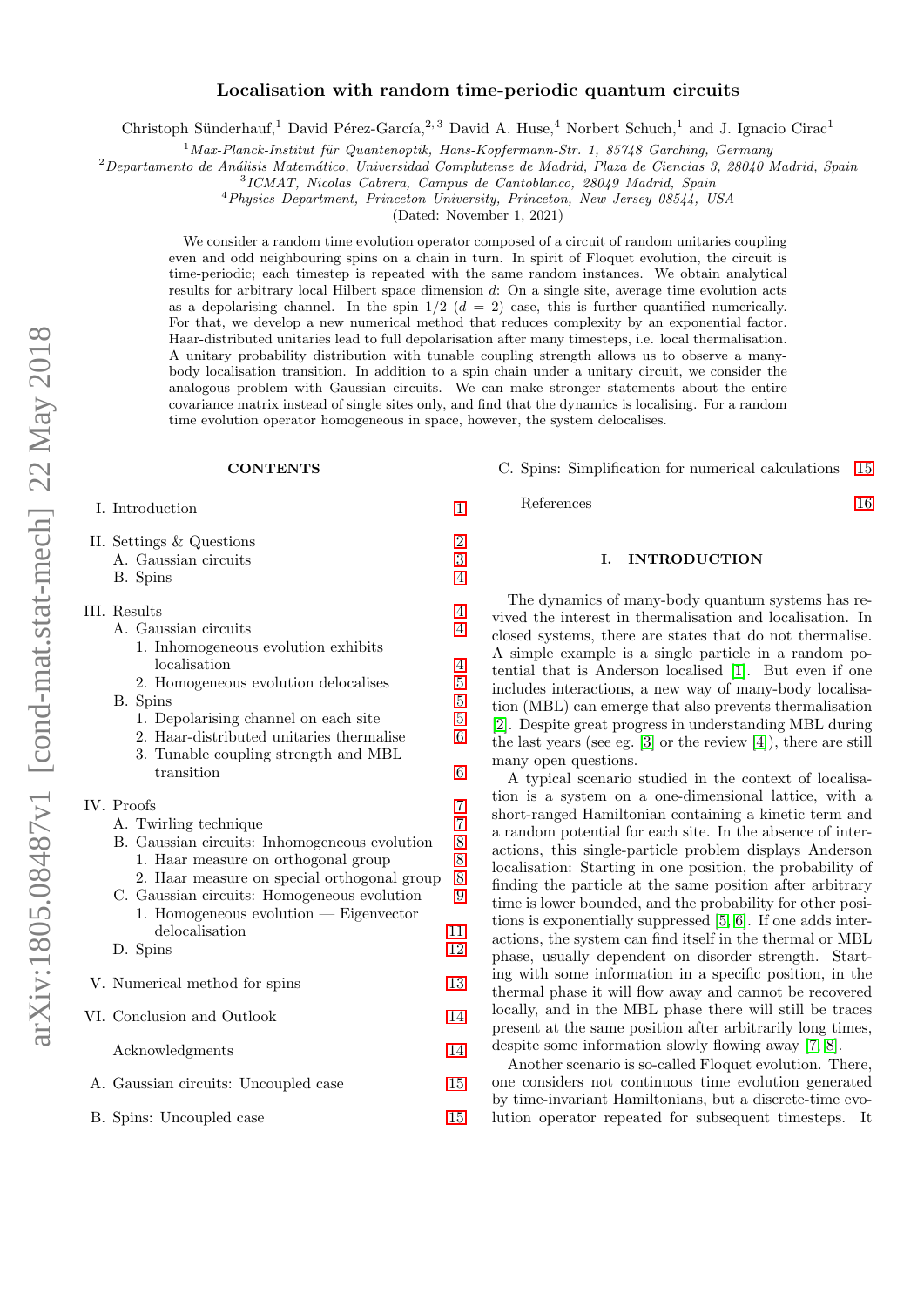may arise from a periodic drive or be directly given as a unitary model. Floquet systems are a formidable setting to study localisation, because even energy ceases to be a conserved quantity. Anderson localisation has been proven for specific Floquet systems [\[9\]](#page-15-9). It has been found that Floquet systems are compelling examples for MBL which yield sharper transitions between thermal and MBL phases [\[10\]](#page-15-10).

In addition, circuits of random unitaries have recently been used as a model of chaotic systems [\[11–](#page-15-11)[17\]](#page-15-12). In [\[11,](#page-15-11) [14\]](#page-15-13), time evolution by a unitary circuit of fixed geometry but independently Haar-distributed random gates at each time step was studied. That model exhibits thermalisation to an infinite temperature state, and the authors found ballistic spreading of quantum information by considering the out-of-time-ordered correlator. Subsequently the model was extended to a similar setup [\[12,](#page-15-14) [15\]](#page-15-15) with a conservation law. In [\[13\]](#page-15-16), the authors consider the same unitary circuit in a Floquet setting, where subsequent timesteps are repeated with the same random instances. In the limit of infinite local Hilbert space dimension for each qudit, they find thermalisation to an infinite temperature state and calculate several values like the spectral form factor or the exponentials of some Renyi-entropies. In other related work [\[18\]](#page-15-17), thermalisation of certain spin chains was found in the context of the average spectral form factor.

Here, we consider several variations of Floquet evolution with a unitary circuit, and analyse if there is localisation. We consider as time evolution operator a quantum circuit of depth two, which consists of two alternating layers of random nearest-neighbour unitaries coupling even and odd pairs of sites in turn. The two layers are repeated identically for subsequent timesteps such that the total circuit is periodic in time, in the spirit of Floquet evolution. We perform an average within a (sub)set of unitaries. Typically, we start with a completely mixed state everywhere and a pure state at one site and look at the reduced state of that and other sites at some later time, and determine whether it depends on the initial state, corresponding to localisation.

The scenarios we consider are the following: (A) Gaussian circuits, acting on fermionic chains with one mode per site and Gaussian evolution, where the nearestneighbour unitaries in the circuit are operations that stay within the manifold of fermionic Gaussian states. (B) Spins, with a qudit per site and arbitrary constituent unitaries in the circuit. The first scenario, (A) Gaussian circuits, extends the typical situation in Anderson localisation, since particle number is not conserved. In this scenario, we consider inhomogeneous as well as homogeneous Floquet circuits, where the unitaries coupling sites are independently random for each pair of neighbours or the same along the entire chain. We find that the inhomogeneous setting exhibits localisation, whereas the homogeneous Floquet circuit leads to delocalisation.

The second scenario, (B) spins, is similar to the models studied in [\[11,](#page-15-11) [13,](#page-15-16) [14\]](#page-15-13). In contrast to [\[13\]](#page-15-16), in our work

the local Hilbert space dimension of each spin is finite, and in contrast to [\[11,](#page-15-11) [14\]](#page-15-13), we work in a Floquet setting. We prove that on a single site, the time evolution acts as a depolarising channel. Further, we find that a chain of qubits can exhibit thermalisation or MBL, depending on the probability distribution used to average the unitaries in the circuit; we observe the corresponding phase transition.

Our setup is difficult computationally and analytically, because it requires to study dynamics of many-body systems, averaged over instances of the random Floquet circuit. Methods to exactly calculate averages [\[19,](#page-15-18) [20\]](#page-15-19) work well when each random matrix appears a small amount of times, or for large dimensions where asymptotic behaviour is available. These methods are not useful in our setting, since the same random matrices reappear in each timestep (contrary to [\[11,](#page-15-11) [14\]](#page-15-13)) and we have a fixed finite dimension of the spins (contrary to [\[13\]](#page-15-16)). Instead, we derive analytical results in both cases with a technique we call the twirling technique. It is based on a property of the average, which basically allows us to move arbitrary single-site unitaries through the quantum circuit such that they only appear twice, at the beginning and end, relating initial and final states.

Apart from that, we also perform numerical calculations in both cases. For (A) Gaussian circuits, we can work with the covariance matrix formalism, which is very efficient and allows us to explore very large systems. For (B) spins, the Hilbert space is exponential in chain length. We develop a new numerical method which combines tensor networks and Monte Carlo ideas, drawing from simplifications provided by the analytic results. It reduces the memory and time complexity from  $2^{4t}$  to  $2^t$ for  $t$  timesteps. This allows us to study relativity long times which, in turn, enables the simulation of up to 39 spins.

This article is organised as follows. First, we introduce the precise models in section [II](#page-1-0) and the quantities we will compute. In section [III](#page-3-1) we present the main results of this work, and leave the derivations for section [IV.](#page-6-0) There, we also present the twirling technique (section [IV A\)](#page-6-1) used throughout the paper, which can also be of interest on its own. Finally, in section [V](#page-12-0) we present the new numerical method used for spin chains.

### <span id="page-1-0"></span>II. SETTINGS & QUESTIONS

For a one-dimensional chain of N particles, we consider a random unitary time evolution operator U composed of random nearest-neighbour gates according to some probability distribution. The time evolution operator is the unitary circuit with the fixed geometry sketched in Fig. [1](#page-2-1) and can be written as

<span id="page-1-1"></span>
$$
U = \left(\bigotimes_i V_i\right) \left(\bigotimes_i U_i\right). \tag{1}
$$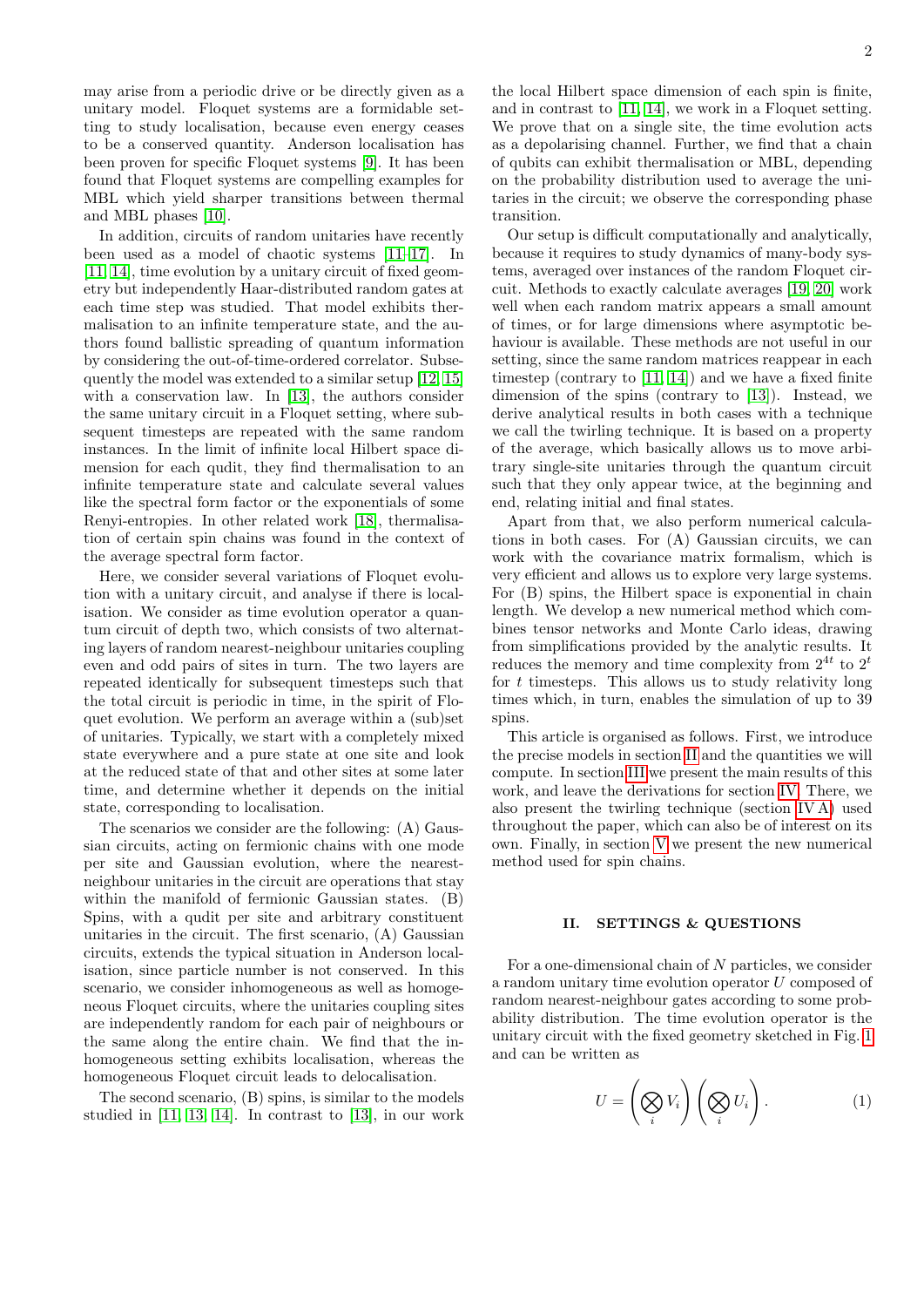

<span id="page-2-1"></span>FIG. 1. Random time evolution operator  $U^2$  for two timesteps. The vertical lines indicate sites of the chain; each unitary couples two neighbouring sites. In the spirit of Floquet evolution, the total evolution operator is time-periodic; the time step is repeated with the same random instances of  $U_i, V_i.$ 

The unitary  $U_i$  acts on particles  $2i - 1$  and  $2i$  while  $V_i$ acts on sites  $2i$  and  $2i+1$ . These two layers are repeated identically (with the same random instances of  $U_i, V_i$ ) in spirit of Floquet evolution, in contrast to other models [\[11,](#page-15-11) [14\]](#page-15-13) where each timestep is different.

In this article, we study the random circuit as a time evolution operator that is a (A) Gaussian circuit for fermionic chains or (B) Unitary circuit for spin chains. Throughout, the average  $\langle \cdot \rangle$  denotes averaging over  $U_i, V_i$ . In the next two subsections, we give details of both settings, and define the probability distributions used for the average  $\langle \cdot \rangle$  in either setting.

### <span id="page-2-0"></span>A. Gaussian circuits

First, we consider the problem for a chain of fermionic systems with one fermionic mode per site. Each of the N modes has two Majorana operators

$$
c_{2n-1} = a_n^{\dagger} + a_n, \ c_{2n} = -i(a_n^{\dagger} - a_n), \tag{2}
$$

with the creation/annihilation operators  $a_n^{\dagger}/a_n$ . The two-point correlation functions of Majorana operators for each fermionic state  $\rho$  can be gathered in the covariance matrix

$$
\Gamma_{kl} := \frac{i}{2} \operatorname{Tr}(\rho[c_k, c_l]). \tag{3}
$$

Each site of the chain corresponds to a  $2\times 2$  block because each site is associated with two Majorana operators. A fermionic Gaussian state (i.e. those that can be generated by the vacuum of  $a_n$  by Gaussian functions of the Majorana operators) is completely and uniquely characterised by its covariance matrix. Here, we consider the covariance matrices of not only Gaussian but arbitrary initial states with vanishing two-point correlators at non-zero distances.

We build the Gaussian circuit of transformations that map Gaussian states to Gaussian states (but can still be applied to general states). The most general such unitary operation acts on the covariance matrix by an orthogonal transformation  $O \in O(2N)$ , specifically  $\Gamma \to O\Gamma O^{T}$ .

We will consider two classes of these unitary transformations: Gaussian operations generated by Hamiltonians quadratic in the Majorana operators, which correspond to special orthogonal transformations  $O \in SO(2N)$  in the covariance matrix formalism [\[21,](#page-15-20) [22\]](#page-15-21), and the larger class of all operations  $O \in O(2N)$  which includes local particle-hole transformations [\[23\]](#page-15-22). Subsequently, we only consider the covariance matrices of initial and final states.

In this setup, the unitary-circuit time evolution operator [\(1\)](#page-1-1) is represented as an orthogonal transformation  $O \in O(2N)$  built of random two-site operations  $P_i, Q_i \in O(4)$ . With periodic boundary conditions,

<span id="page-2-2"></span>
$$
O = G\left(\bigoplus_{i=1}^{N/2} Q_i\right) G^T\left(\bigoplus_{i=1}^{N/2} P_i\right),\tag{4}
$$

where

$$
G = \begin{pmatrix} 0 & \mathbb{I}_2 \\ \mathbb{I}_2 & 0 & \\ & \ddots & \ddots \\ & & \mathbb{I}_2 & 0 \end{pmatrix} \tag{5}
$$

takes care of circularly shifting  $\bigoplus Q_i$  by one site; i.e. two matrix elements down and right. Thereby  $P_i$  couples site  $2i - 1$  with  $2i$  and  $Q_i$  couples site  $2i$  with  $2i + 1$ .

Our quantity of interest is the average final state  $\langle \Gamma_t \rangle$ after t timesteps of an initially uncorrelated product state  $\Gamma_0$ , i.e. with a  $2 \times 2$  block-diagonal covariance matrix. In this formalism its covariance matrix is

<span id="page-2-3"></span>
$$
\langle \Gamma_t \rangle = \langle O^t \Gamma_0 O^{t\dagger} \rangle. \tag{6}
$$

For the expectation value  $\langle \cdot \rangle$ , we consider two probability measures for the  $P_i, Q_i$ : the Haar measure for the orthogonal group  $P_i, Q_i \in O(4)$  and the Haar measure for the special orthogonal group  $P_i, Q_i \in SO(4)$ . The Haar distribution for the orthogonal (special orthogonal) group  $O(4)$  ( $SO(4)$ ) is defined as the unique distribution with the property of Haar invariance (see eg. [\[24\]](#page-15-23)), which mandates that any transformation

$$
P \to APB, \text{ for any } A, B \in O(4) (SO(4)) \tag{7}
$$

does not affect averages  $\langle \cdot \rangle$  with respect to P ∈  $O(4)$  (SO(4)). The long-time behaviour of an initial covariance matrix is readily accessible to numerical calculations even on long chains, because we need only operate on its covariance matrix, whose dimension grows merely linearly in system size.

We consider two scenarios. In the first scenario, all  $P_i, Q_i$  are independently distributed according to one of the Haar measures. This situation is related but not equivalent to that studied in context of Anderson localisation. The main reason is that the average over O includes transformations  $P_i, Q_i$  that do not conserve particle number. Thus, a question to be addressed is whether the well-studied phenomenon of Anderson localisation still exists, or if it is modified. To this end we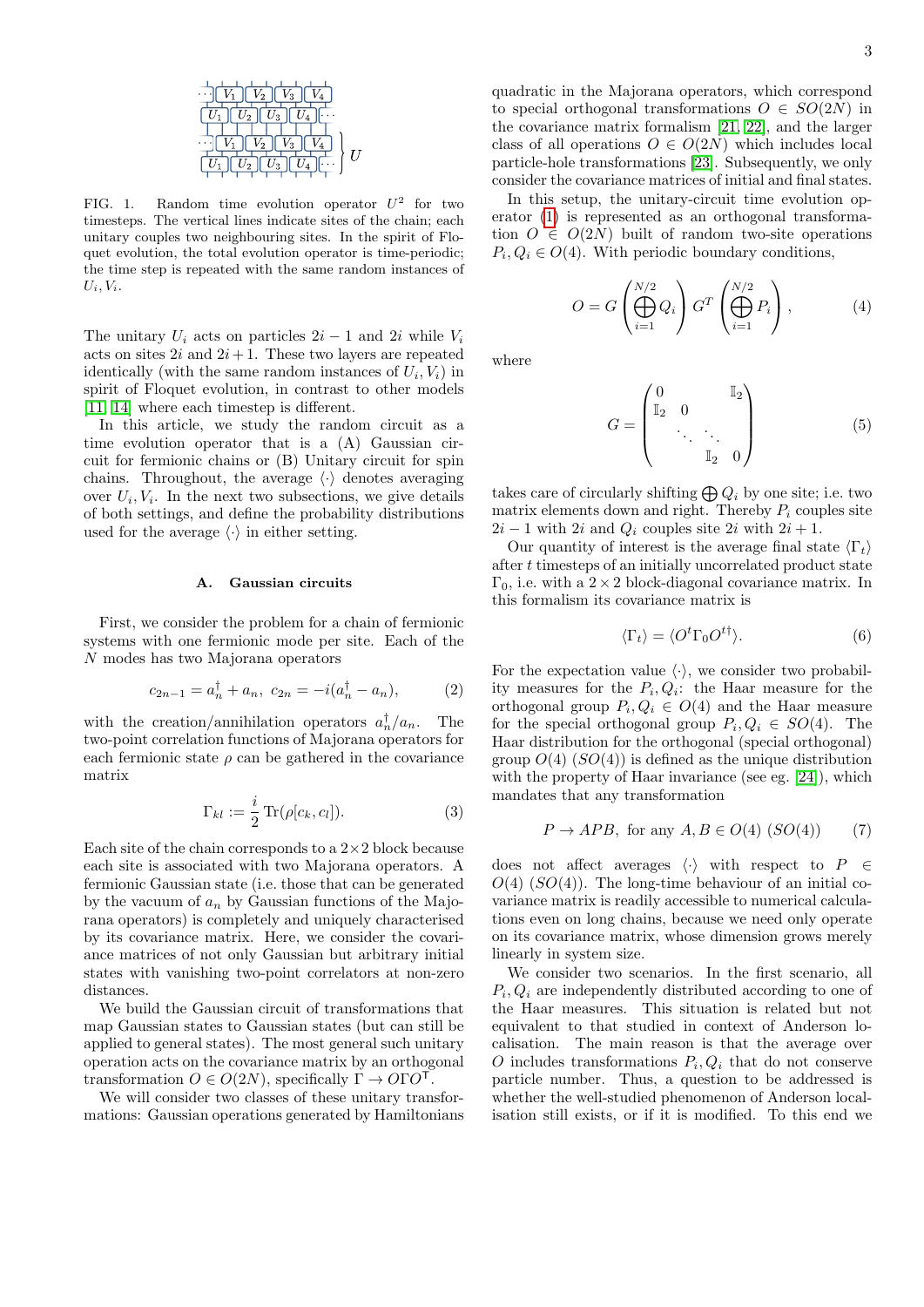ask, does the average final state  $\langle \Gamma_t \rangle$  contain remnant information about the initial state  $\Gamma_0$ ? The corresponding results are reported in section [III A 1.](#page-3-3)

Furthermore, we study a second scenario, the homogeneous setting where the time evolution operator  $\hat{O}$  is 2-site-translation invariant. In that scenario, randomness is the same for all sites,  $P_i = P_j$  and  $Q_i = Q_j$ , such that there are only two independent transformations; here we consider only the Haar measure over  $O(4)$ . Again, we ask the same question: Does an impurity in an otherwise translation-invariant state spread all over the chain or stay localised? We present the answer in section [III A 2.](#page-4-0) Occasionally, the time average

$$
\langle \Gamma_{t-\text{avg}} \rangle := \lim_{T \to \infty} \frac{1}{T} \sum_{t=0}^{T-1} \langle \Gamma_t \rangle \tag{8}
$$

is used to assess the localising or delocalising properties. Physically, it captures the long-time behaviour of a typical state. The additional average allows us to make stronger statements.

### <span id="page-3-0"></span>B. Spins

After studying the evolution of a chain of fermions under Gaussian circuits, we turn to a chain of interacting spins. All particles along the chain have a local Hilbert space dimension  $d$ , which may be arbitrary. In that setting, all of the unitaries  $U_i, V_i$  composing the circuit U are general unitaries of  $U(d^2)$ , independently distributed according to some probability distribution for the average  $\langle \cdot \rangle$ .

We will consider different probability distributions for  $U_i, V_i \in U(d^2)$  with the common property of single-site Haar invariance. This means that any transformation of a  $U_i$  or  $V_i$  of the form

$$
U_i \leftrightarrow (w_1 \otimes w_2)U_i(w_3 \otimes w_4) \tag{9}
$$

does not affect averages  $\langle \cdot \rangle$ , for arbitrary choice of  $w_i \in$  $U(d)$ . For example, the unitary Haar distribution on  $U(d^2)$  has this property. It is a distribution uniquely defined by Haar invariance (see eg. [\[24\]](#page-15-23)), which means that transformations of the form  $U \rightarrow AUB$ , for arbitrary  $A, B \in U(d^2)$ , do not affect any averages with respect to the Haar distribution of  $U \in U(4)$ .

In this article, we characterise the average final state  $\langle \rho_t \rangle$  obtained from an initial density matrix  $\rho_0$  after t timesteps:

<span id="page-3-5"></span>
$$
\langle \rho_t \rangle := \langle U^t \rho_0 U^{t\dagger} \rangle. \tag{10}
$$

In particular, for arbitrary initial states  $\rho_0$ , we will find a relation between the reduced initial state  $\rho_0^{\text{red}} :=$  $\text{Tr}_{\{1...N\}\backslash\{n\}}\rho_0$  on a single site n and the reduced state  $\langle \rho_t^{\text{red}} \rangle := \text{Tr}_{\{1...N\} \setminus \{n\}} \langle \rho_t \rangle$  of the average final state on the same site. We find that on a single site, average time evolution acts as a depolarising channel. This result is formulated in section [III B 1.](#page-4-2)

With this local characterisation of initial and average final states, we assess the long-time behaviour of  $\langle \rho_t^{\text{red}} \rangle$ numerically. Interacting systems may thermalise, or else display many-body localisation. In this context, we ask, does  $\langle \rho_t \rangle$  locally remember the initial state (localisation) or not (thermalisation)? For example, imagine an initial state that is homogeneous except for an impurity at one site. Then we ask, after average time evolution, can we perform local measurements at the same or other sites to recover information about the position and initial state of this impurity? We present our corresponding results in sections [III B 2](#page-5-0) and [III B 3.](#page-5-1)

### <span id="page-3-1"></span>III. RESULTS

In this section, we present our main results for (A) Gaussian circuits or (B) spins. We leave the details of the derivations, as well as the methods used to obtain them, for the next sections.

### <span id="page-3-2"></span>A. Gaussian circuits

First, we consider the setting of Gaussian circuits. We will first consider the inhomogeneous case, where orthogonal matrices for different sites are independently random. Then we will give the results for the homogeneous case, where the time evolution operator is invariant under translations by two sites.

### <span id="page-3-3"></span>1. Inhomogeneous evolution exhibits localisation

For uncorrelated initial states  $\Gamma_0$ , i.e.  $2 \times 2$  blockdiagonal  $\Gamma_0$ , we find the following result:

<span id="page-3-4"></span>
$$
\langle \Gamma_t \rangle = c(t, N) \Gamma_0. \tag{11}
$$

The constant  $c(t, N)$  is independent of the initial state. We obtain this result for both the orthogonal Haar measure,  $P_i, Q_i \in O(4)$ , as well as the special orthogonal Haar measure,  $P_i, Q_i \in SO(4)$ , with the same constant  $c(t, N)$  in both cases. The latter case holds as long as  $t < (N-1)/2$ , i.e. the system is large enough to accommodate the lightcone without self-intersections. Hence in the thermodynamic limit,  $O(4)$  and  $SO(4)$  Haar averages are equivalent in this setting. We prove these results in section [IV B.](#page-7-0)

We further study  $c(t, N)$  numerically, and plot it in Fig. [2](#page-4-3) as a function of time steps  $t$  for different system sizes N. We observe that  $c(t, N)$  converges to a fixed value  $c \approx 0.06$ , irrespective of N. Since  $c(t, N)$  reaches a non-zero value, we find that Anderson localisation still happens in this extended setup; an initially localised impurity stays localised. Each site of the initial state is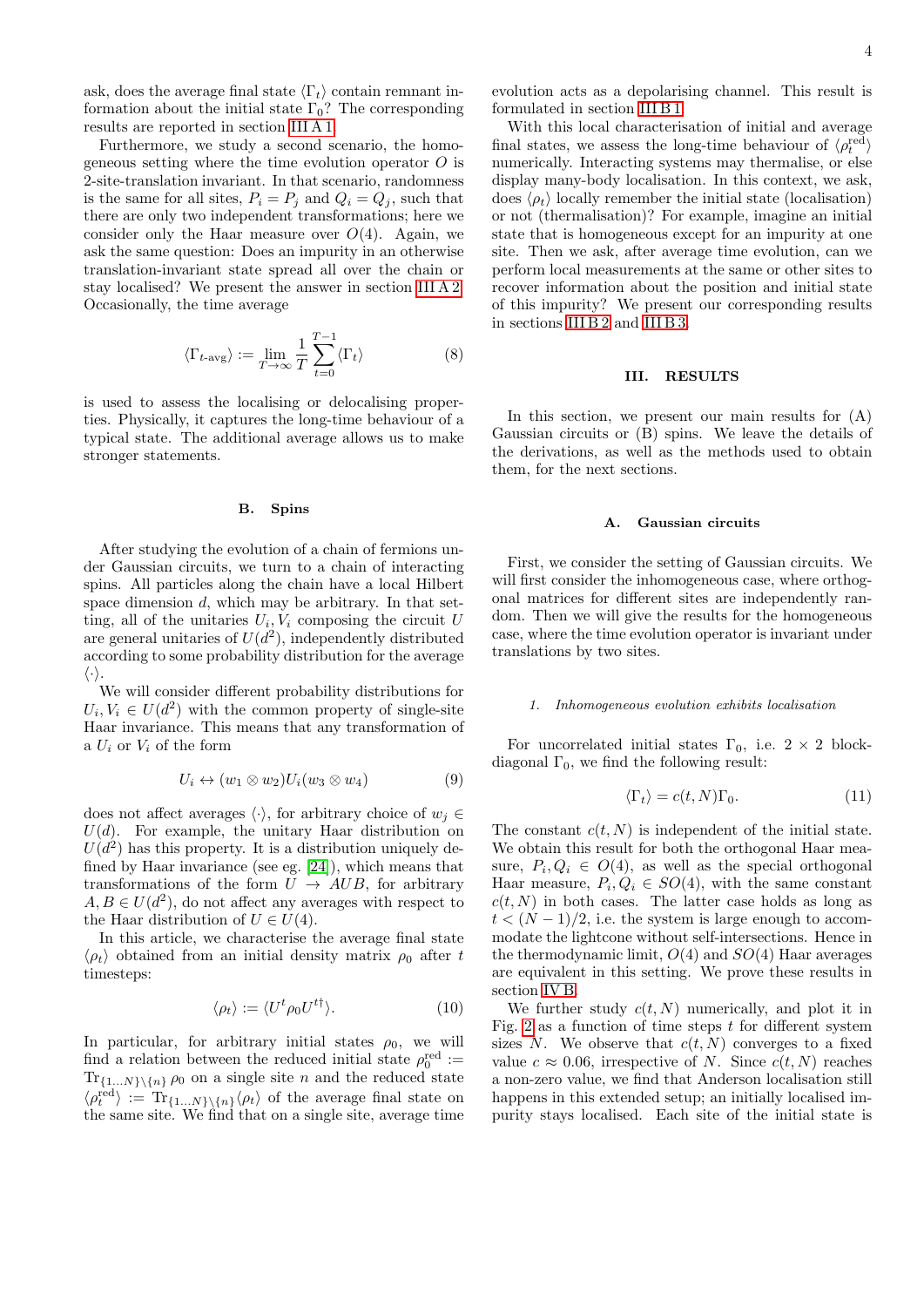

<span id="page-4-3"></span>FIG. 2. The constant  $c(t, N)$  with which a fermionic covariance matrix is scaled by random time evolution for t timesteps, see eq. [\(11\)](#page-3-4). We generate  $10^4$  samples of  $O(4)$ -Haar-distributed  $P_i, Q_i \in O(4)$  for each data point. Surprisingly,  $c(t, N)$  does not depend on system size N even for t large enough such that the lightcone wraps around the periodic boundaries.

simply scaled towards the thermal mixture  $\Gamma = 0$  by the same factor  $c(t, N)$ . Nevertheless, after average time evolution, the initial state's covariance matrix can still be fully reconstructed from measured expectation values, albeit their variances increase.

#### <span id="page-4-0"></span>2. Homogeneous evolution delocalises

Next, let us consider a homogeneous time evolution operator, where  $P_i = P_j \in O(4)$  and  $Q_i = Q_j \in O(4)$  are distributed according to the orthogonal Haar measure. Let  $\Gamma_0^n$  be an initial state with a single site n occupied and all others maximally mixed. This is a zero matrix, except that the  $2 \times 2$  block for site n is  $\gamma := \begin{pmatrix} 0 & 1 \\ -1 & 0 \end{pmatrix}$ . In section [IV C](#page-8-0) we show the time-averaged final state of this initially localised state to have the covariance matrix

<span id="page-4-4"></span>
$$
\langle \Gamma_{t-\text{avg}}^n \rangle := \lim_{T \to \infty} \frac{1}{T} \sum_{t=0}^{T-1} \langle \Gamma_t^n \rangle = \frac{1}{N/2} \Gamma_\star, \qquad (12)
$$

under a plausible assumption about disjointness of spectra of matrices that are multiplied by Haar-random orthogonal matrices which we also verified numerically. We characterise  $\Gamma_{\star}$  further in section [IV C.](#page-8-0)

An important part of the result is that the covariance matrix  $\Gamma_{\star}$  depends not on the precise value of n but only on  $n \mod 4$ . Thus, the location  $n$  of the impurity cannot be reconstructed from  $\langle \Gamma_{t-\text{avg}}^n \rangle$ . Moreover, in the thermodynamic limit, the prefactor  $1/(N/2)$  causes  $\langle \Gamma_{t-\text{avg}}^n \rangle$ to reach the infinite temperature thermal mixture 0. In conclusion, our result implies the absence of localisation.

A complementary viewpoint of delocalisation is provided by the delocalisation of eigenvectors of a single generic random instance of the time evolution operator. In section [IV C 1](#page-10-0) we prove how this allows us to bound all matrix elements of  $\Gamma^n_{t-\text{avg}}$  for a generic evolution operator O with non-degenerate spectrum:

<span id="page-4-6"></span>
$$
|(\Gamma_{t-\text{avg}}^n)_{ij}| \le \frac{16}{N} \to 0
$$
 (13)

in the thermodynamic limit, without resorting to an ensemble average  $\langle \cdot \rangle$ . On the one hand, this result is stronger than [\(12\)](#page-4-4) insofar as it shows  $\Gamma_{t-\text{avg}}^n \to 0$  in the thermodynamic limit already for single instances of the time evolution operator. On the other hand, it only gives a bound  $\leq \frac{16}{N}$  and not an explicit form.

#### <span id="page-4-1"></span>B. Spins

We now move from Gaussian circuits to interacting spins. The average  $\langle \cdot \rangle$  is now an average over all nearestneighbour unitaries  $U_i, V_i \in U(d^2)$  comprising the time evolution operator, independently distributed according to some probability distribution with single-site Haar invariance (see [II B\)](#page-3-0). Here we will first present the statement that relates the evolution of a single site with a depolarising channel. Then, we show results which indicate the absence of localisation when averaging with the Haar measure on  $U(4)$ . Finally, we will consider different unitary ensembles, which vary in the degree of entanglement the  $U_i$ ,  $V_i$  generate and present numerical evidence for a thermal-MBL phase transition.

#### <span id="page-4-2"></span>1. Depolarising channel on each site

Our first result is, that on a single site, the average time evolution [\(10\)](#page-3-5) acts as a depolarising channel. To make this result precise, consider an arbitrary initial state  $\rho_0$ . Split its reduced density matrix for one site

$$
\rho_0^{\text{red}} = \mathbb{I}_d/d + \bar{\rho}_0^{\text{red}} \tag{14}
$$

into traceful and traceless part  $\bar{\rho}_0^{\text{red}}$ . For the evolved reduced state at the same site we prove

<span id="page-4-5"></span>
$$
\langle \rho_t^{\text{red}} \rangle = \mathbb{I}_d/d + \alpha(t) \,\bar{\rho}_0^{\text{red}}.\tag{15}
$$

This corresponds to a depolarising channel [\[25\]](#page-15-24) with depolarisation probability  $1 - \alpha(t)$ . The real constant  $\alpha(t)$ is independent of the initial state. Provided the lightcone  $(2t+1$  sites in width) around the site fits into the system, it is also independent of the position of the site and of system size. Moreover, it is striking that the final state on a single site is affected only by the initial state on the same site, and is independent of the initial state at all other sites. We prove [\(15\)](#page-4-5) in section [IV D](#page-11-0) where we also derive a similar formula for the two-site reduced density matrix.

If the initial state is free of inter-site correlations, with all but one site completely mixed, the final state can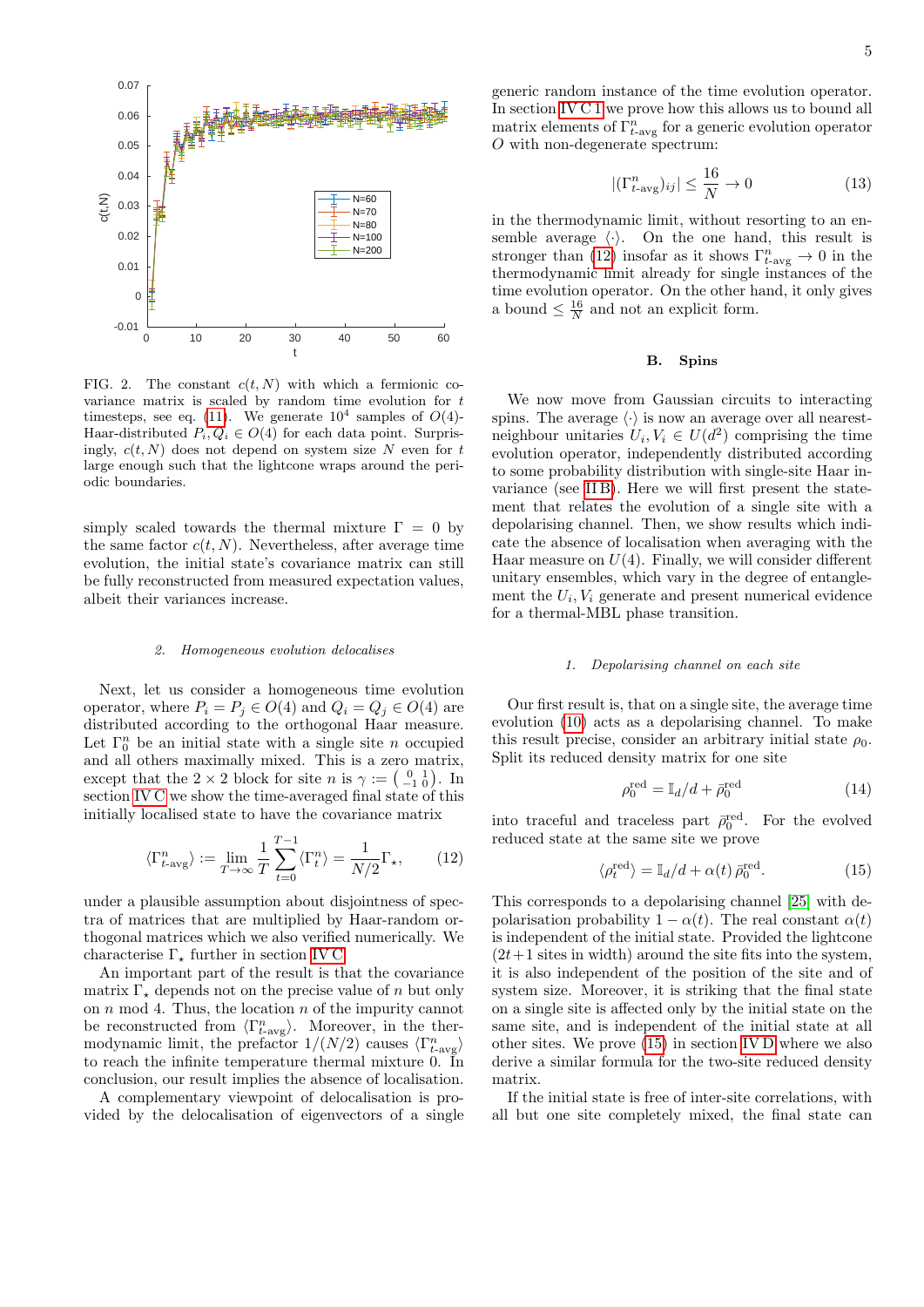

<span id="page-5-2"></span>FIG. 3. The constant  $\alpha(t)$  relating initial and final states [\(15\)](#page-4-5) for Haar-distributed unitaries. The figure is indicative of thermalisation at long times as  $\alpha$  vanishes exponentially in time. For each data point,  $10^3$  samples of random unitaries were generated.

be fully characterised. Thereby the initial state  $\rho_0 =$  $\mathbb{I}_{d}/d\otimes \rho_{0}^{\mathrm{red}}\otimes \mathbb{I}_{d}/d\otimes \mathbb{I}_{d}/d\otimes \cdots \text{ evolves to a final state with}$ the same structure  $\langle \rho_t \rangle = \mathbb{I}_d/d \otimes \langle \rho_t^{\text{red}} \rangle \otimes \mathbb{I}_d/d \otimes \mathbb{I}_d/d \otimes \cdots$ .

To understand the behaviour of the system, it is necessary to determine the behaviour of  $\alpha(t)$ . For this, we will study  $\alpha(t)$  numerically for spin 1/2 particles,  $d = 2$ . In order to access long times, we use a new numerical method (section [V\)](#page-12-0). It reduces the complexity for t timesteps from  $2^{2(2t+1)}$  to  $2^t$  and uses an importance sampling technique to lower the variance. Since the number of spins involved after t timesteps is  $2t + 1$ , this in turn has allowed us to reach 39 of them.

#### <span id="page-5-0"></span>2. Haar-distributed unitaries thermalise

As a concrete probability distribution for the unitaries  $U_i, V_i$ , we first consider the Haar distribution on  $U(4)$ . In Fig [3](#page-5-2) we present numerical results for this probability distribution. They show that  $\alpha$  vanishes exponentially as  $t \to \infty$ , with a half-life of about 1.8 timesteps. Therefore we find thermalisation to a locally infinite temperature state: The map [\(15\)](#page-4-5) describing a single site's evolution becomes completely depolarising in the limit  $t \to \infty$ where  $\alpha \to 0$ . A similar result has been obtained in [\[18\]](#page-15-17) in a Hamiltonian (continuous time evolution) setting.

This result is in stark contrast to the analogous setting with Gaussian circuits (section [III A 1\)](#page-3-3). A Floquet operator built of unitaries conserving Gaussianity as studied in that setting causes localisation, while taking into account all unitaries, it causes thermalisation. The reason for this difference can be attributed to the fact that MBL phases are not ubiquitous in parameter space [\[26\]](#page-15-25), whereas Anderson localisation is (in 1D models, as analysed here).

#### <span id="page-5-1"></span>3. Tunable coupling strength and MBL transition

As seen in the previous section, the Haar distribution exhibits thermalising behaviour, since MBL can typically only be found for strong random potentials relative to



<span id="page-5-4"></span>FIG. 4. The constant  $\alpha(t)$  relating initial and final states [\(15\)](#page-4-5) for unitaries distributed according to [\(16\)](#page-5-3) with random coupling strength h. For strong coupling  $\alpha(t)$  relaxes to zero and the system thermalises. In contrast  $\alpha(t)$  reaches a finite value at weak couplings and the system displays localisation. Horizontal lines indicate  $\alpha = 0$  and the exact decoupled value  $h = 0, \alpha = 1/3$ . See section [V](#page-12-0) for the numerical method used.

the coupling [\[26\]](#page-15-25). In practice, Haar-distributed  $U_i$  and  $V_i$  contain many highly entangling operators which can move information that is initially contained in one site across the chain. This opens up the question of whether MBL can be found by considering less entangling operations. We therefore modify the distribution used for the unitaries composing the time evolution operator.

Every unitary in  $U(4)$  can be cast in the form [\[27\]](#page-15-26)

<span id="page-5-3"></span>
$$
(u_1 \otimes u_2)e^{ia\sigma_x \otimes \sigma_x + ib\sigma_y \otimes \sigma_y + ic\sigma_z \otimes \sigma_z}(u_3 \otimes u_4) \qquad (16)
$$

with  $u_i \in U(2)$  and coefficients  $a, b, c \in \mathbb{R}$ .  $\sigma_i$  denote the Pauli matrices. We define a probability distribution for all  $U_i, V_i \in U(4)$  composing the time evolution operator by means of this form, drawing each  $u_i$  from the Haar measure for  $U(2)$  and  $a, b, c$  uniformly from the interval  $[-h, h]$ . Note that this distribution possesses single-site Haar invariance, so that the results of section [III B 1](#page-4-2) still apply.

In Fig. [4](#page-5-4) we present numerical results for  $\alpha(t)$  for distributions with various coupling strengths  $h$ . In the figure, we find a crossover from thermalisation for large coupling where  $\alpha(t) \rightarrow 0$  and localisation for small coupling where  $\alpha(t)$  reaches a finite value and the map [\(15\)](#page-4-5) keeps information about the initial state. In the completely uncoupled case  $h = 0$ ,  $\alpha = 1/3$  is reached exactly (appendix [B\)](#page-14-1), consistent with the behaviour for  $h \to 0$ .

The MBL transition can be extracted from  $\alpha(t = \infty)$ as a function of  $h$ . Alternatively, it may be pin-pointed by considering the entanglement entropy of the time evolution operator's eigenstates in the limit of an infinite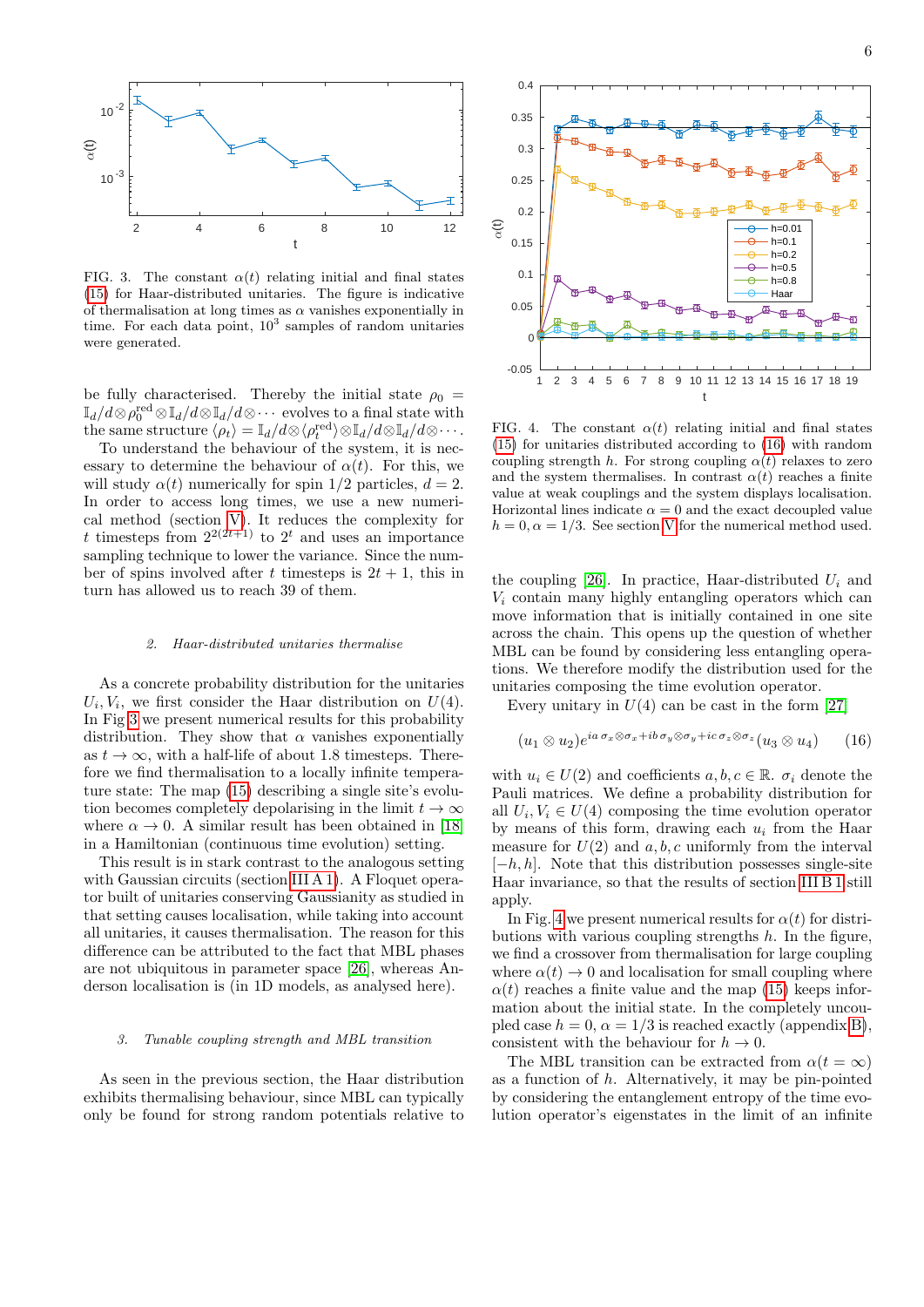

<span id="page-6-2"></span>FIG. 5. MBL transition at  $h_0 \approx 0.3$ .

Top plot: Late-time value  $\alpha(t = 18)$  (as in Fig. [4\)](#page-5-4) as a function of the random coupling strength  $h$ , and (rightmost datapoints) for Haar-distributed unitaries.

Middle and bottom plots: Average bipartite entanglement entropy (base 2) of eigenstates of  $10^3$  samples of the time evolution operator  $U$ , for several system sizes  $N$ . In addition to the average entropy of all eigenstates of a random instance  $U$  (middle) we calculate the standard deviation of the eigenstates of an instance (bottom). These measures show clear signals of an MBL transition that become more pronounced as the chain length  ${\cal N}$  increases.

system. In the thermal phase, the eigenstates have volume law entanglement while in the MBL phase they have lower area law entanglement [\[28,](#page-15-27) [29\]](#page-15-28). Results obtained from exact diagonalisation of small systems are shown in Fig. [5](#page-6-2) alongside  $\alpha(t = 18)$ . It is interesting to consider also the variance of the different eigenstates' entanglement, also plotted in Fig. [5.](#page-6-2) Because all eigenstates have similar entanglement properties in both thermal and MBL phases, the variance peaks near the phase transition where the entanglement is intermediate between these limits in a way that varies strongly between eigenstates [\[30\]](#page-16-0). Those measures all agree and clearly indicate a finite-size or finite-time estimate of the MBL transition at coupling strength near  $h_0 \approx 0.3$ . Such estimates are known to drift systematically towards the MBL phase as the size of the system is increased [\[10\]](#page-15-10), as can be seen from the crossings in the middle panel of Fig. [5,](#page-6-2) so the actual phase transition is most likely at a value of h smaller than this.

#### <span id="page-6-0"></span>IV. PROOFS

In this section, we give detailed proofs for the analytic results reported above. The numerical method is explained in the section after. First, we present a technique used throughout that we call the twirling technique



<span id="page-6-3"></span>FIG. 6. Illustration of the twirling technique (see ap-pendix [IV A\)](#page-6-1). By single-site Haar invariance, replacing  $U_1 \rightarrow$  $(\mathbb{I}_d \otimes w)U_1$  and  $V_1 \to V_1(w^\dagger \otimes \mathbb{I}_d), w \in U(d)$  does not affect the averaged result. The sketch shows an excerpt of the time evolution operator U. In a repeated application  $U^t$ , most w and  $w^{\dagger}$  cancel.

(section [IV A\)](#page-6-1). Then we show our results for Gaussian circuits, under inhomogeneous evolution in section [IV B](#page-7-0) and homogeneous evolution in section [IV C.](#page-8-0) In the latter case, we also explain the complementary viewpoint provided by eigenvector delocalisation. Finally, we proof the results for spin chains in section [IV D.](#page-11-0)

### <span id="page-6-1"></span>A. Twirling technique

In this section, we present a technique we call twirling technique, which recurs in the proofs of our results. The idea is to exploit single-site Haar invariance of the probability distribution for the unitaries. Single-site Haar invariance means that any transformation of a  $U_i$  or  $V_i$  of the form

$$
U_i \leftrightarrow (w_1 \otimes w_2)U_i(w_3 \otimes w_4) \tag{17}
$$

does not affect averages  $\langle \cdot \rangle$ , for arbitrary choice of  $w_i \in$  $U(d).$ 

Our procedure is depicted in Fig. [6.](#page-6-3) At any site  $2n$ (here we demonstrate for even sites), we perform the transformation

$$
U_n \to (\mathbb{I}_d \otimes w_{2n}) U_n; V_n \to V_n(w_{2n}^\dagger \otimes \mathbb{I}_d) \qquad (18)
$$

with arbitrary  $w_{2n} \in U(d)$ . Then  $w_{2n}$  cancels with  $w_{2n}^{\dagger}$ in a repeated application of the time evolution operator  $U$ , which transforms as

<span id="page-6-4"></span>
$$
U^t \to w_{2n}^\dagger U^t w_{2n},\tag{19}
$$

 $w_{2n}$  only acting on site  $2n$ .

Thus Haar invariance allows us to relate the initial state to the average final state:

$$
\langle \rho_t \rangle = \langle U^t \rho_0 U^{t\dagger} \rangle = \langle w_{2n}^\dagger U^t w_{2n} \rho_0 w_{2n}^\dagger U^{t\dagger} w_{2n} \rangle \qquad (20)
$$

$$
= w_{2n}^{\dagger} \langle \rho_t' \rangle w_{2n} \text{ with } \rho_0' = w_{2n} \rho_0 w_{2n}^{\dagger}. \tag{21}
$$

This holds for arbitrary  $w_{2n} \in U(2)$  and can be iterated independently at each site. In some cases, it will prove useful to integrate over  $w_{2n}$  in [\(20\)](#page-6-4), which, again, does not alter the result  $\langle \cdot \rangle$ . An important simplification arises when tracing over sites of the final state, because then in [\(20\)](#page-6-4) the left- and rightmost  $w_{2n}^{\dagger}$  and  $w_{2n}$  cancel.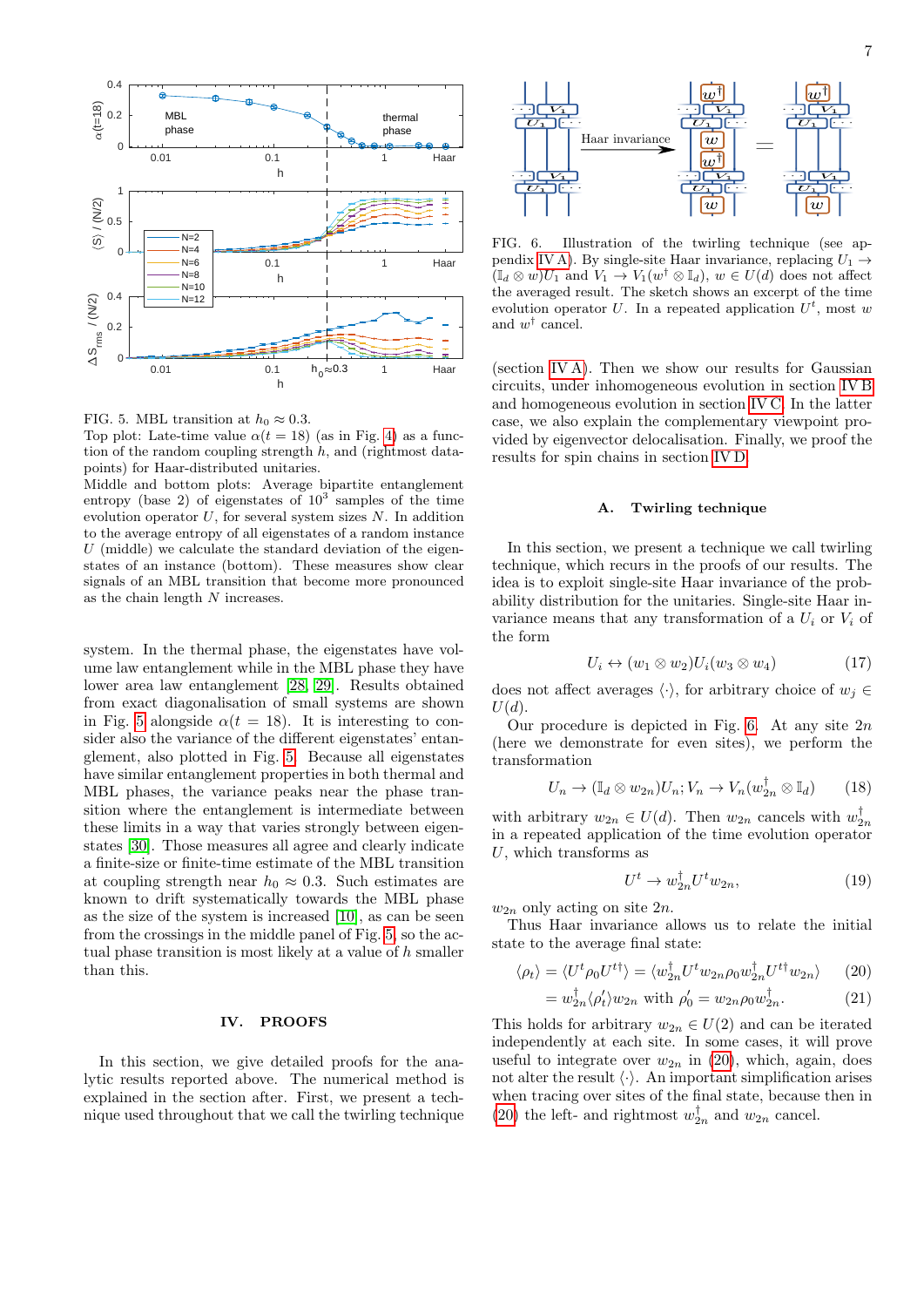# <span id="page-7-0"></span>B. Gaussian circuits: Inhomogeneous evolution

In this section, we show the result [\(11\)](#page-3-4). First, we take  $P_i, Q_i \in O(4)$ . Then, we show how to reduce  $P_i, Q_i \in$  $SO(4)$  to the former case.

#### <span id="page-7-1"></span>1. Haar measure on orthogonal group

By linearity of time evolution and Haar-averaging, it suffices to consider only initial states  $\Gamma_0^n = \bigoplus_{i=1}^N \delta_{in} \gamma$ having all but site *n* maximally mixed. The  $2 \times 2$  covariance matrix for the occupied site is given by  $\gamma = \begin{pmatrix} 0 & 1 \\ -1 & 0 \end{pmatrix}$ .

We adapt the twirling technique (section [IV A\)](#page-6-1) to the setting of Gaussian circuits to show that all components of  $\langle \Gamma_t^n \rangle$  are zero, except the  $2 \times 2$  block corresponding to on-site correlations at site  $n$ . To this end, consider the transformation

$$
\bigoplus P_i \to \left(\bigoplus P_i\right)\Sigma; \bigoplus Q_i \to G^{\dagger} \Sigma G \left(\bigoplus Q_i\right) \tag{22}
$$

with a diagonal matrix  $\Sigma$  of signs  $\pm 1$ . Because  $\Sigma$  and  $G^{\dagger} \Sigma G$  have the correct structure to be split among the  $P_i$  and  $Q_i$ , in spirit of the twirling technique we may perform this transformation using the Haar invariance of the Haar-distributed  $P_i, Q_i$ . Specifically, fix  $\Sigma_{2n-1,2n-1}$  =  $\Sigma_{2n,2n} = +1$  such that  $\Sigma \Gamma_0^n \Sigma = \Gamma_0^n$ . Then, similarly to [\(20\)](#page-6-4), single-site Haar invariance implies that

$$
\langle \Gamma_t^n \rangle = \langle \Sigma O^t \Sigma \Gamma_0^n \Sigma O^{t\dagger} \Sigma \rangle = \Sigma \langle \Gamma_t^n \rangle \Sigma. \tag{23}
$$

For each  $i \neq 2n - 1, 2n$ , we are free to choose  $\Sigma_{i,i} = -1$ and all other signs positive. From this we learn that the entire  $i$ <sup>th</sup> row and  $i$ <sup>th</sup> column (except the diagonal entry) of  $\langle \Gamma_t^n \rangle$  are zero. The only matrix elements that can be non-zero are the diagonal and the  $2 \times 2$  block corresponding to site n.

Moreover, the final covariance matrix is real antisymmetric, so the diagonal is also zero and only two entries  $\langle \Gamma_t^n \rangle_{2n-1,2n}, \langle \Gamma_t^n \rangle_{2n,2n-1}$  remain. These form an antisymmetric  $2\times 2$  block at site n. Therefore this block is proportional to the same block of the initial covariance matrix; we can write

$$
\langle \Gamma_t^n \rangle = c(t, N, n) \Gamma_0^n. \tag{24}
$$

It remains to show that  $c(t, N, n)$  are equal for all n. The Haar average treats all unitaries on equal footing, such that within an average  $O$  possess translational invariance by two sites. Therefore  $\langle \Gamma_t^{n+2} \rangle$  =  $c(t, N, n)\langle \Gamma_0^{n+2} \rangle$ , mandating that there can only be two distinct values for *n* even or odd.

Inversion of the chain corresponds to

$$
P_i \to \left(\begin{smallmatrix} \mathbb{I}_2 \\ \mathbb{I}_2 \end{smallmatrix}\right) P_{N/2-i} \left(\begin{smallmatrix} \mathbb{I}_2 \\ \mathbb{I}_2 \end{smallmatrix}\right), \tag{25}
$$

and accordingly for  $Q_i$ . It is a symmetry because in the average,  $\begin{pmatrix} 1 & 1 \\ 1 & 2 \end{pmatrix}$  can be Haar-absorbed by  $P_{N/2-i}$ . Inversion invariance implies that there is only one value  $c(t, N) = c(t, N, n)$  for both n even and odd, the required form for [\(11\)](#page-3-4). Any uncorrelated initial state can be decomposed as a linear combination of  $\Gamma_0^n$ 's, so by linearity, [\(11\)](#page-3-4) holds with the same constant  $c(t, N)$  for each initial state.

We state a few further conclusions. Note that the particle number of the state changes. Precisely we can formulate

$$
c(t, N) = \frac{n(\langle \Gamma_t \rangle)/N - 1/2}{n(\Gamma_0)/N - 1/2} \tag{26}
$$

because the particle number  $n(\Gamma) = \sum_{i}(\lambda_i/2 + 1/2)$  is related to the sum of every second entry  $\lambda_i$  along the state's first offdiagonal. Although we consider Gaussian circuits, transformations beyond those preserving particle number are of paramount importance in this setting  $(\text{as } c(t, N) \neq 1)$  and our results go beyond mere Anderson localisation of a single particle.

After one time step,  $c(t = 1, N) = 0$  exactly, as direct integration of  $P_i, Q_i$  shows [\[31\]](#page-16-1). After that, it becomes non-zero. To assess the localising properties of the system, the long-time behaviour of  $c(t, N)$  is of interest. For this, its time average

$$
c(t \text{-avg}, N) := \lim_{T \to \infty} \frac{1}{T} \sum_{t=0}^{T-1} c(t, N) \tag{27}
$$

is a useful value. This removes the dependence on the eigenvalues  $e^{i\theta_i}$  of O: From [\(11\)](#page-3-4) we can write

<span id="page-7-3"></span>
$$
c(t, N) = -\frac{1}{2} \langle \text{Tr} \,\Gamma_0^n O^t \Gamma_0^n O^{t\dagger} \rangle \tag{28}
$$

for any  $1 \leq n \leq N$ . Inserting the spectral decomposition  $O = \sum_i |v_i\rangle e^{i\theta_i} \langle v_i|$ , the generic non-degenerate case  $\theta_i \neq$  $\theta_j$  yields

$$
c(t-\text{avg}, N) = -\frac{1}{2} \Big\langle \sum_{i,j} \overbrace{\lim_{T \to \infty}}^{\text{lim}} \frac{1}{T} \sum_{t=0}^{T-1} e^{i\theta_i t - i\theta_j t} \qquad (29)
$$

$$
\text{Tr } \Gamma_0^n |v_i\rangle\langle v_i | \Gamma_0^n |v_j\rangle\langle v_j | \Big\rangle
$$

$$
= \frac{1}{2} \Big\langle \sum_{i=1}^{2N} |\langle v_i | \Gamma_0^n | v_i \rangle|^2 \Big\rangle \ge 0 \qquad (30)
$$

While it is expected that this average is strictly positive, its scaling in the thermodynamic limit  $N \to \infty$  is unclear. To establish that  $c(t, N)$  reaches a finite value and localisation holds, we resort to numerical calculations of  $c(t, N)$  as shown in Fig. [2.](#page-4-3)

# <span id="page-7-2"></span>2. Haar measure on special orthogonal group

We will now show that the results for the  $O(4)$  Haar measure equally apply when using the  $SO(4)$  Haar measure. Let the number of timesteps  $t < (N-1)/2$ , such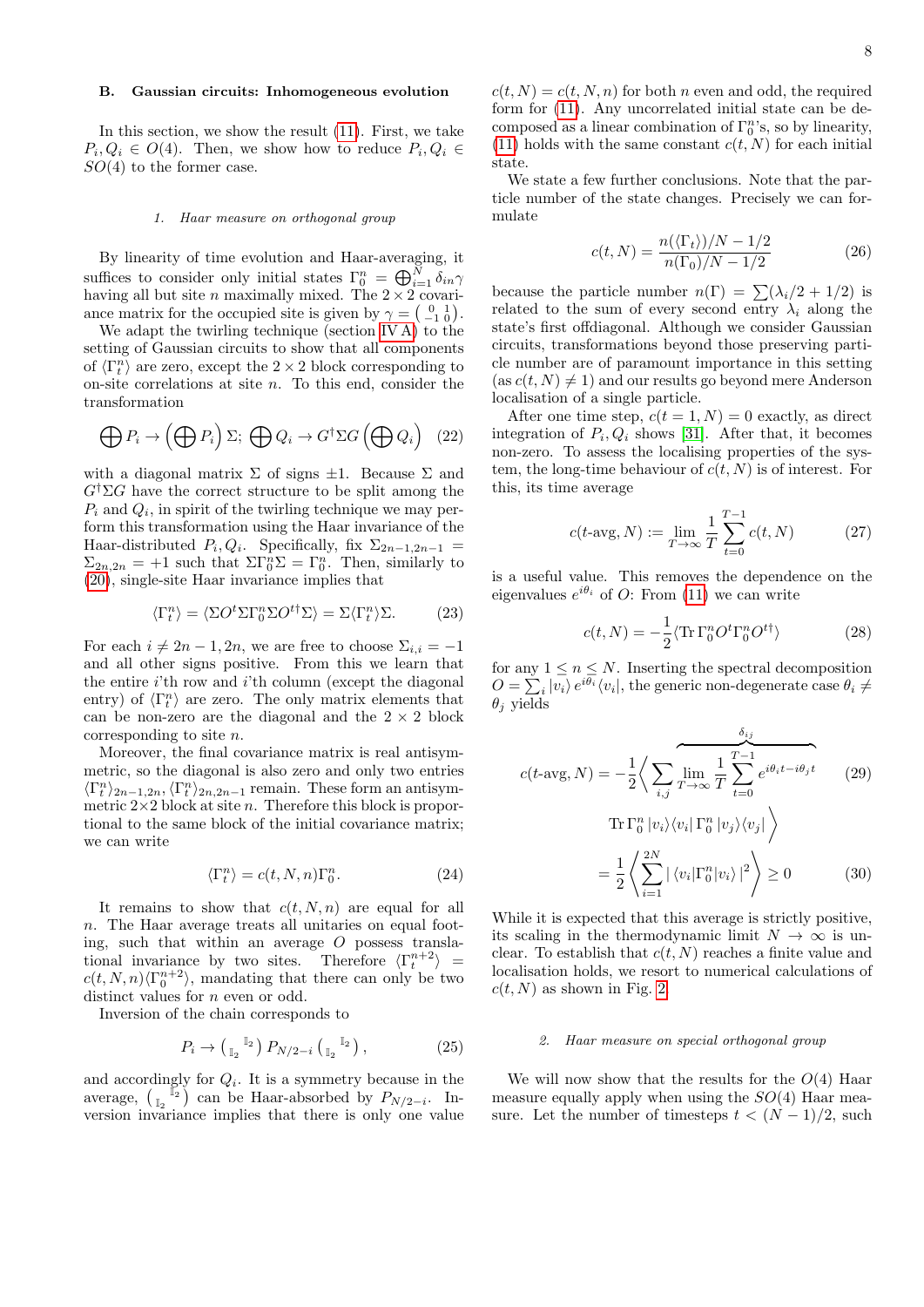that the lightcone fits into the periodic system without overlapping. Relate the orthogonal to the special orthogonal group by writing  $P_i, Q_i \in O(4)$  in the form

$$
P_i = \begin{pmatrix} 1 & 1 & 1 \\ 1 & 1 & 1 \\ 1 & -1 & 1 \end{pmatrix}^{p_i} \tilde{P}_i, \ Q_i = \tilde{Q}_i \begin{pmatrix} 1 & 1 & 1 \\ 1 & 1 & 1 \end{pmatrix}^{q_i} \tag{31}
$$

with  $\tilde{P}_i, \tilde{Q}_i \in SO(4)$  and  $p_i, q_i \in \mathbb{Z}_2$ . Note that the orthogonal Haar distribution for  $P_i$  corresponds to the special orthogonal Haar distribution for  $\tilde{P}_i$  in combination with the uniform distribution for  $p_i$ .

Our strategy will consist in showing that the average

$$
\langle O^t \Gamma_0^n O^{t\dagger} \rangle_{P_i, Q_i \in O(4)} = \langle \langle O^t \Gamma_0^n O^{t\dagger} \rangle_{\tilde{P}_i, \tilde{Q}_i \in SO(4)} \rangle_{p_i, q_i \in \mathbb{Z}_2}
$$
\n(32)

$$
= \langle O^t \Gamma_0^n O^{t\dagger} \rangle_{\tilde{P}_i, \tilde{Q}_i \in SO(4)} = \langle O^t \Gamma_0^n O^{t\dagger} \rangle_{P_i, Q_i \in SO(4)} \quad (33)
$$

is independent of how  $p_i, q_i$  are fixed, i.e. the equality of [\(32\)](#page-8-1) and [\(33\)](#page-8-2). Then the equality of  $O(4)$  and  $SO(4)$ averages immediately follows for all states; these can can be written as linear combinations of  $\Gamma_0^n$ 's. We may absorb all  $q_i$  into  $p_i$  by the transformation  $q_i \rightarrow 0, p_i \rightarrow p_i +$  $q_i$  which uses associativity of matrix multiplication to regroup  $q_i$  from  $\tilde{Q}_i$  to  $p_i$  and  $\tilde{P}$ .

Thanks to  $SO(4)$  Haar invariance of  $\tilde{Q}_k$  and  $\tilde{P}_{k+1}$  (for each index k in turn), whenever  $p_k = 1$  we may perform the transformation  $p_k \to 0$ ,  $p_{k+1} \to p_{k+1}+1$ . Specifically, this follows from the  $SO(4)$ -Haar-invariant transformations

$$
\tilde{Q}_k \to \tilde{Q}_k \begin{pmatrix} 1 & 1 & 1 \\ & 1 & 1 \\ & & -1 \end{pmatrix}, \tilde{P}_{k+1} \to \begin{pmatrix} 1 & 1 & 1 \\ & 1 & 1 \\ & & -1 \end{pmatrix} \tilde{P}_{k+1}.
$$
\n(34)

Iterating this transformation for increasing values of k, we may set all  $p_i = 0$  except for  $p_{N/2}$  which may be 0 or 1. Due to the lightcone size, all occurences of  $p_{N/2}$  are multiplied by the zeros in the initial state  $\Gamma_0^n = \sum_i \delta_{in} \gamma$ . In conclusion, the average  $(33)$  is independent of all  $p_i, q_i$ and the main result  $(11)$  holds for both the  $O(4)$  and  $SO(4)$  Haar measures.

#### <span id="page-8-0"></span>C. Gaussian circuits: Homogeneous evolution

In this section, the time evolution operator  $O$  is homogeneous,  $P = P_i = P_j \in O(4), Q = Q_i = Q_j \in O(4)$ . We show the result [\(12\)](#page-4-4) summarised in section [III A 2.](#page-4-0)

a. Fourier transformation of problem. First, let us perform a Fourier transformation of the problem. The periodic structure of O suggests a Fourier transform of two-site blocks with  $\mathcal{F} \otimes \mathbb{I}_4$ , employing the  $N/2 \times N/2$ discrete Fourier matrix

$$
\mathcal{F}_{kj} := \frac{1}{\sqrt{N/2}} \exp\left(-2\pi i \frac{(k-1)(j-1)}{N/2}\right),\qquad(35)
$$

where  $k, j = 1...N/2$ . We will denote Fourier transformed quantities with a hat. The time evolution operator  $O$  is block-circulant [\(4\)](#page-2-2), hence its Fourier transform is block-diagonal and can be written in terms of the diagonal components

<span id="page-8-3"></span>
$$
O \xrightarrow{\mathcal{F}\otimes \mathbb{I}_4} \bigoplus_{k=1}^{N/2} \hat{O}_k, \ \hat{O}_k = \hat{G}_k Q \hat{G}_k^{\dagger} P \in U(4), \tag{36}
$$

with  $\hat{G}_k := \begin{pmatrix} 0 & \exp(2\pi i k/(N/2))\mathbb{I}_2 \\ \mathbb{I}_2 & 0 \end{pmatrix}$  $\frac{0}{\mathbb{I}_2} \frac{\exp(2\pi i k/(N/2))\mathbb{I}_2}{0}$ .

<span id="page-8-1"></span>b. Localised initial state. Consider now the localised initial state  $\Gamma_0^n = \sum_{i=1}^N \delta_{in} \gamma$  with site n occupied (wlog we consider  $n$  odd) and all other sites maximally mixed. Its Fourier transform is not block-diagonal as for the time evolution operator [\(36\)](#page-8-3), but also has off-diagonal blocks

$$
\Gamma_0^n \xrightarrow{\mathcal{F}\otimes\mathbb{I}_4} (\hat{\Gamma}_0^n)_{kl} = \frac{1}{N/2} e^{i\phi_{kl}} \left( \begin{array}{c} \gamma \\ 0 \end{array} \right) \tag{37}
$$

<span id="page-8-2"></span>with phases  $\phi_{kl} = 2\pi (n-1)(k-l)/N$ . Accordingly, the final state has off-diagonal blocks, too:

<span id="page-8-4"></span>
$$
\langle \Gamma^n_t \rangle \xrightarrow{\mathcal{F} \otimes \mathbb{I}_4} \langle \hat{\Gamma}^n_t \rangle_{kl} = \frac{1}{N/2} e^{i\phi_{kl}} \langle \hat{O}_k^t \left( \begin{array}{c} \gamma \\ 0 \end{array} \right) \hat{O}_l^{t\dagger} \rangle. \tag{38}
$$

Numerical calculations provide evidence that all blocks  $\langle \hat{\Gamma}_t^n \rangle_{kl}$  vanish as  $t \to \infty$ , except for the diagonal  $k = l$ , and the pairs  $(k, l) = (N/2, N/4), (k, l) = (N/4, N/2).$ These pairs only exist for N divisible by four and correspond to the Fourier phases 0 and  $\pi$ . Only for these two pairs are both  $\hat{O}_k$  and  $\hat{O}_l$  real.

c. Time-average for localised initial state. As we now argue, in the time average  $\langle \Gamma_{t-\text{avg}}^n \rangle$  all Fourier blocks  $\langle \hat{\Gamma}_{t-\text{avg}}^n \rangle_{kl}, k \neq l, (k, l) \neq (N/2, N/4), (k, l) \neq (N/4, N/2)$ are zero. Inserting the spectral decomposition  $\hat{O}_k$  =  $\sum_{i=1}^4 e^{i\theta_{k,i}} |v_{k,i}\rangle \langle v_{k,i}|$ , the time average is

$$
\langle \hat{\Gamma}_{t-\text{avg}}^n \rangle_{kl} = \frac{e^{i\phi_{kl}}}{N/2} \Bigg\langle \sum_{i,j=1}^4 \overline{\lim_{T \to \infty} \frac{1}{T} \sum_{t=0}^{T-1} e^{i(\theta_{k,i} - \theta_{l,j})t}} \Bigg\rangle
$$

$$
|v_{k,i}\rangle \langle v_{k,i}| \left(\begin{array}{c} \gamma \\ 0 \end{array} \right) |v_{l,j}\rangle \langle v_{l,j}| \Bigg\rangle. \tag{39}
$$

For each fixed pair  $(k, l)$ , whenever the sets of eigenvalues  ${e}^{i\theta_{k,i}}, i = 1, 2, 3, 4$  of  $\hat{O}_k$  and  ${e}^{i\theta_{l,i}}, i = 1, 2, 3, 4$  of  $\hat{O}_l$ are disjoint, (∗) is zero. Moreover, for the Haar average  $\langle \hat{\Gamma}_{t-\text{avg}}^n \rangle_{kl}$  to vanish for any given pair  $(k, l)$ , it suffices that the eigenvalue sets are disjoint for all  $P, Q$  except a measure zero set. We conjecture that this holds for all pairs  $(k, l), k \neq l$  and  $(k, l) \neq (N/2, N/4), (k, l) \neq$  $(N/4, N/2)$  [\[32\]](#page-16-2).

In conclusion, in the time average of [\(38\)](#page-8-4) of an initially localised state, only Fourier components  $k = l$  and  $k, l =$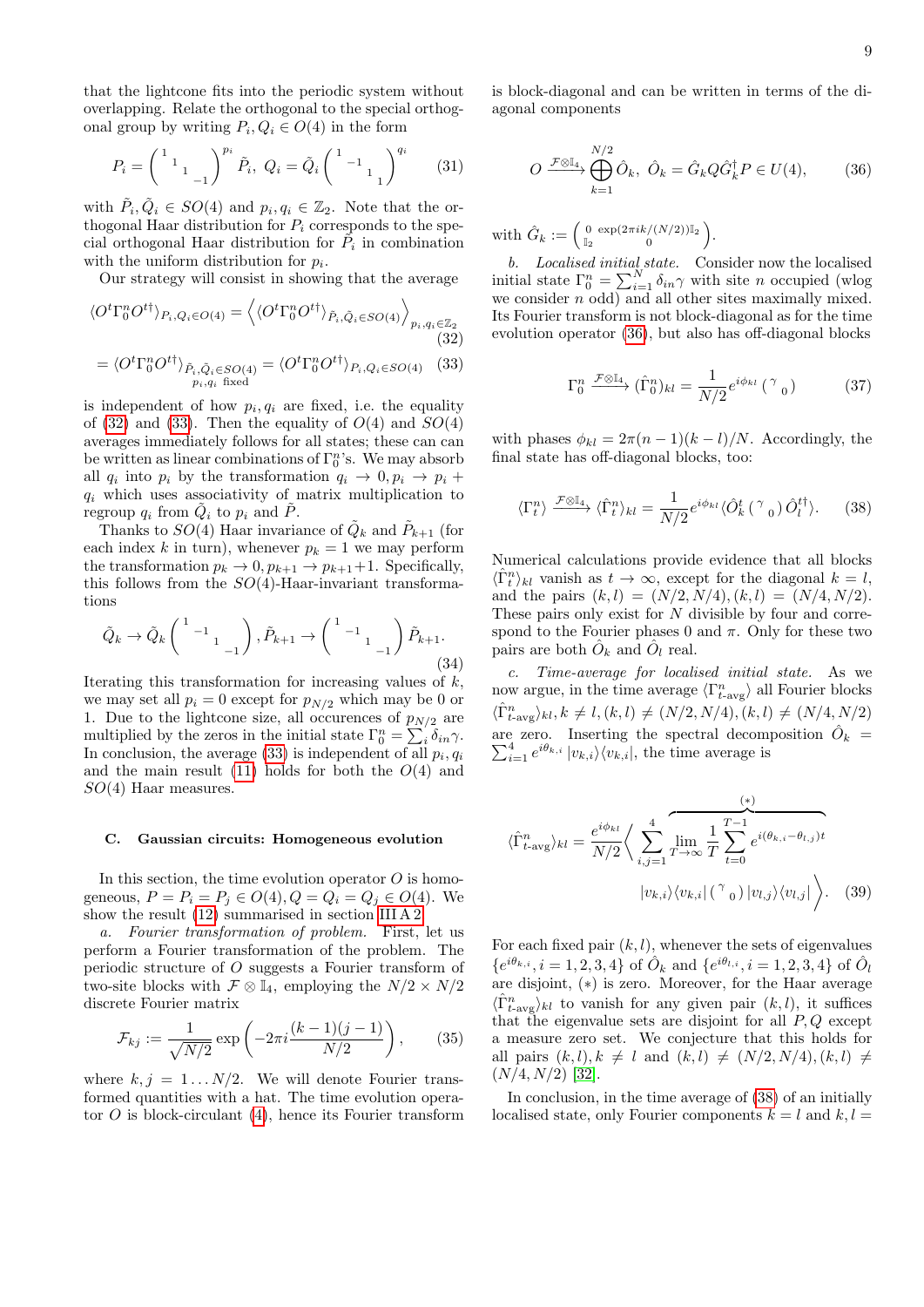$N/2$ ,  $N/4$  survive:

$$
\langle \Gamma_{t-\text{avg}}^n \rangle \xrightarrow{\mathcal{F} \otimes \mathbb{I}_4} \langle \hat{\Gamma}_{t-\text{avg}}^n \rangle_{kl} =
$$
\n(40a)

$$
\frac{\delta_{k=l}}{N/2} \lim_{T \to \infty} \sum_{t=0}^{T-1} \langle \hat{O}_k^t \left( \begin{array}{c} \gamma \\ 0 \end{array} \right) \hat{O}_k^{t\dagger} \rangle \tag{40b}
$$

$$
+\frac{\delta_{k=N/2,l=N/4} + \delta_{k=N/4,l=N/2}}{N/2}
$$
 (40c)

$$
e^{i\phi_{kl}} \lim_{T \to \infty} \sum_{t=0}^{T-1} \langle \hat{O}_k^t \left( \begin{array}{c} \gamma \\ 0 \end{array} \right) \hat{O}_l^{t\dagger} \rangle. \tag{40d}
$$

Note that the position  $n$  of the initial localisation is present in [\(40b\)](#page-9-0) only as n mod 2, determining  $({}^{\gamma}{}_{0})$ or  $\binom{0}{\gamma}$ , and in [\(40d\)](#page-9-1) only as n mod 4, in the phase  $\phi_{kl} = 2\pi (n-1)(k-l)/N = \pm \pi/2 (n-1).$ 

The Fourier backtransformation is

$$
\langle \Gamma_{t-\text{avg}}^n \rangle = \frac{1}{N/2} \Gamma_\star := \frac{1}{N/2} (\Gamma_\star' + \Gamma_\star''),\tag{41}
$$

where  $\Gamma_\star'$  denotes the backtransform arising from the di-agonal Fourier components [\(40b\)](#page-9-0) and  $\Gamma''_{\star}$  the backtransfom arising from the Fourier components  $k, l = N/2, N/4$  $(40d)$ , each without the prefactor  $1/(N/2)$ . As discussed in the previous paragraph,  $\Gamma_{\star}$  is only dependent on n mod 4 and, thanks to the prefactor, vanishes in the limit  $N \to \infty$ . This concludes our result [\(12\)](#page-4-4).

d. Translation-invariant initial state. On top of the results summarised in section [III A 2,](#page-4-0) we provide a characterisation of  $\Gamma'_*$ . For this, we need to first consider the translation-invariant initial state  $\Gamma_0^{\text{t.i.}}$  with each site occupied. It is invariant under Fourier transformation:

$$
\Gamma_0^{\text{t.i.}} = \bigoplus_{i=1}^N \gamma \xrightarrow{\mathcal{F} \otimes \mathbb{I}_4} \hat{\Gamma}_0^{\text{t.i.}} = \bigoplus_{k=1}^{N/2} (\gamma_\gamma). \tag{42}
$$

The final state has a block-diagonal Fourier transform and each block has the form

<span id="page-9-2"></span>
$$
\langle \Gamma_t^{\text{t.i.}} \rangle = \langle O^t \Gamma_0^{\text{t.i.}} O^{t\dagger} \rangle \xrightarrow{\mathcal{F} \otimes \mathbb{I}_4} \langle \hat{\Gamma}_t^{\text{t.i.}} \rangle_k = \langle \hat{O}_k^t \left( \begin{smallmatrix} \gamma & \\ & \gamma \end{smallmatrix} \right) \hat{O}_k^{t\dagger} \rangle. \tag{43}
$$

We will now relate the translation-invariant state's time average  $\langle \Gamma_{t-\text{avg}}^{\text{t.i.}} \rangle$  to  $\Gamma'_{\star}$  in the time average of localised initial states.

e. Relating  $\Gamma'_{\star}$  to  $\langle \Gamma_{t-avg}^{\text{t.i.}} \rangle$ . We now show that  $\Gamma'_{\star}$  =  $\langle \Gamma_{t-\text{avg}}^{\text{t.i.}} \rangle$  except that all rows and columns corresponding to even sites are zero. For this, we exploit Haar invariance, similarly to the twirling technique and the case of inhomogeneous fermionic time evolution. The twirling technique can be used either with the original time evolution operator [\(4\)](#page-2-2) and [\(6\)](#page-2-3) or equivalently directly in the Fourier transformed quantities [\(36\)](#page-8-3) and [\(43\)](#page-9-2), which in the following is the perspective we take.

First, we show that  $\langle \hat{\Gamma}^{\text{t.i.}}_t \rangle_k$  (see [\(43\)](#page-9-2)) is  $2 \times 2$  blockdiagonal. This follows from the transformation

<span id="page-9-3"></span>
$$
P \to P\Sigma, Q \to \hat{G}_k^{\dagger} \Sigma^{\dagger} \hat{G}_k Q \tag{44}
$$

with  $\Sigma = {\pm \mathbb{I}_2 \atop \pm \mathbb{I}_2}$ . Note that  $\hat{G}_k^{\dagger} \Sigma^{\dagger} \hat{G}_k$  is real orthogonal as required to apply  $O(4)$  Haar invariance. This transformation effects, as in [\(20\)](#page-6-4),

<span id="page-9-5"></span>
$$
\langle \hat{\Gamma}^{\text{t.i.}}_t \rangle_k = \langle \Sigma^{\dagger} \hat{O}_k^t \Sigma \left( \begin{array}{c} \gamma \\ \gamma \end{array} \right) \Sigma^{\dagger} \hat{O}_k^{t \dagger} \Sigma \rangle = \Sigma^{\dagger} \langle \hat{\Gamma}^{\text{t.i.}}_t \rangle_k \Sigma. \tag{45}
$$

<span id="page-9-0"></span>With appropriate choice of signs in  $\Sigma$  it follows that the off-diagonal blocks of  $\langle \hat{\Gamma}_t^{\text{t.i.}} \rangle_k$  vanish.

<span id="page-9-1"></span>Now we are in a position to show the relation between  $\langle \hat{O}_k^t$  ( $\gamma \rangle \hat{O}_k^{t\dagger}$ ) and  $\langle \hat{O}_k^t$  ( $\gamma \rangle$ <sub>0</sub>)  $\hat{O}_k^{t\dagger}$ ) appearing in the Fourier transformations of  $\langle \tilde{\Gamma}_{t-\text{avg}}^{t.i.} \rangle$  and  $\Gamma'_{\star}$ , respectively. For this, use the transformation [\(44\)](#page-9-3) with

$$
\Sigma = \begin{pmatrix} 1 & 1 \\ 1 & 0 & 1 \\ 1 & 0 & 0 \end{pmatrix} . \tag{46}
$$

Again, note  $\hat{G}_k^{\dagger} \Sigma \hat{G}_k$  is real. Then

$$
\langle \hat{O}_{k}^{t} \left( \begin{array}{c} \gamma_{0} \end{array} \right) \hat{O}_{k}^{t\dagger} \rangle = \frac{1}{2} \left[ \langle \hat{O}_{k}^{t} \left( \begin{array}{c} \gamma_{\gamma} \end{array} \right) \hat{O}_{k}^{t\dagger} \rangle + \langle \hat{O}_{k}^{t} \left( \begin{array}{c} \gamma_{-\gamma} \end{array} \right) \hat{O}_{k}^{t\dagger} \rangle \right] \n= \frac{1}{2} \left[ \langle \hat{O}_{k}^{t} \left( \begin{array}{c} \gamma_{\gamma} \end{array} \right) \hat{O}_{k}^{t\dagger} \rangle + \langle \hat{O}_{k}^{t} \Sigma \left( \begin{array}{c} \gamma_{\gamma} \end{array} \right) \Sigma \hat{O}_{k}^{t\dagger} \rangle \right] \n= \frac{1}{2} \left[ \langle \hat{O}_{k}^{t} \left( \begin{array}{c} \gamma_{\gamma} \end{array} \right) \hat{O}_{k}^{t\dagger} \rangle + \Sigma \langle \hat{O}_{k}^{t} \left( \begin{array}{c} \gamma_{\gamma} \end{array} \right) \hat{O}_{k}^{t\dagger} \rangle \Sigma \right],
$$

with the last equality due to Haar invariance. Thanks to one term without and one term conjugated by  $\Sigma$ , the first block stays the same and the second block (which corresponds to even sites) cancels. This carries through the Fourier transform  $\mathcal{F} \otimes \mathbb{I}_4$ , concluding our proof that  $\Gamma'_{\star} = \langle \Gamma_{t-\text{avg}}^{\text{t.i.}} \rangle$  except that all rows and columns corresponding to even sites are zero.

f. Characterisation of  $\langle \Gamma_t^{t.i.} \rangle$ . Now we will further characterise  $\langle \Gamma_t^{\text{t.i.}} \rangle$  arising from the translation-invariant initial state. In terms of the Fourier components of  $\langle \Gamma_t^{\text{t.i.}} \rangle$ , we show below that

<span id="page-9-4"></span>
$$
\langle \hat{\Gamma}_t^{\text{t.i.}} \rangle_k = c(t, k, N) \left( \begin{array}{c} \gamma \\ \gamma \end{array} \right), \tag{48}
$$

with a real constant  $c(t, k, N)$ . This is a similar form as the main result [\(11\)](#page-3-4) except that there is one constant per Fourier component. The methods in the proof following are also very similar.

We have shown already that  $\langle \hat{\Gamma}^{t,i.}_{t} \rangle_k$  consists of two  $2 \times 2$  blocks, in the paragraph of equation [\(44\)](#page-9-3).  $\langle \hat{\Gamma}_t^{\text{t.i.}} \rangle_k$  is evidently anti-hermitian as a real antisymmetric matrix conjugated with a unitary [\(43\)](#page-9-2). To prove [\(48\)](#page-9-4), it remains to show that both blocks are real and identical.

First, we show that both blocks are real. To this end, use the transformation [\(44\)](#page-9-3) with

$$
\Sigma = \begin{pmatrix} 0 & 1 \\ -1 & 0 \\ 0 & 1 \\ -1 & 0 \end{pmatrix} . \tag{49}
$$

Note that  $\hat{G}_k^{\dagger} \Sigma^{\dagger} \hat{G}_k$  is real orthogonal, so Haar invariance of  $P$  and  $Q$ 's probability distribution is applicable. For anti-hermitian  $2 \times 2$  matrices X,

$$
X = \left(\begin{smallmatrix} 0 & 1 \\ -1 & 0 \end{smallmatrix}\right)^{\dagger} X \left(\begin{smallmatrix} 0 & 1 \\ -1 & 0 \end{smallmatrix}\right) \Rightarrow X \text{ real antisymmetric. (50)}
$$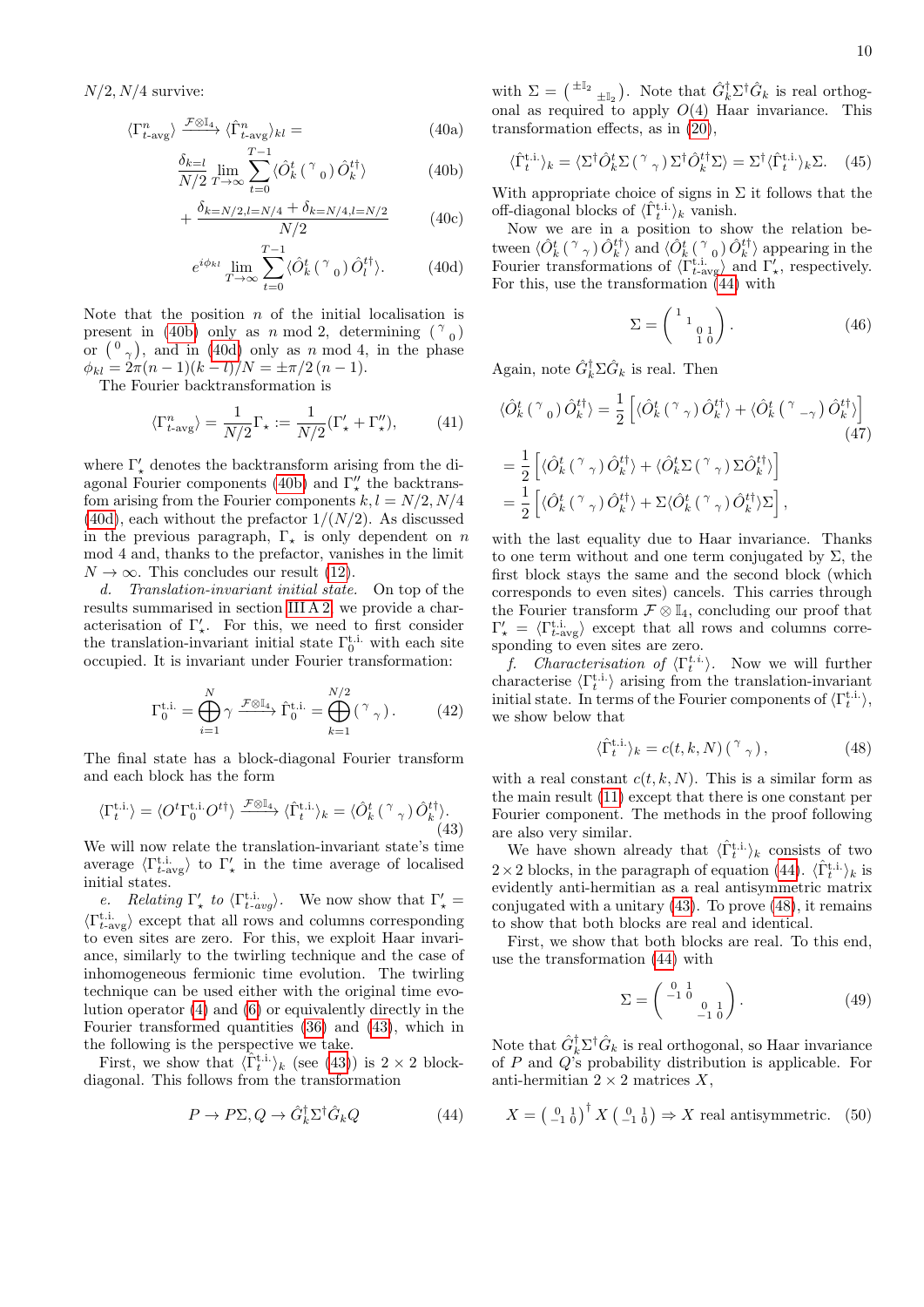

<span id="page-10-1"></span>FIG. 7. Constant  $c(t, k, N = 200)$  for the characterisation of  $\langle \Gamma_t^{\text{t.i.}} \rangle$  [\(48\)](#page-9-4) for homogeneous evolution of fermions. Each of the lines shows data for a fixed  $t$  from 20 to 50. We perform the orthogonal Haar average by considering  $10^6$  samples.

Therefore, the transformation's effect [\(45\)](#page-9-5) shows that both blocks are real.

Lastly, we show that both blocks are identical. This is achieved by considering inversion symmetry of the chain. Inversion corresponds to

$$
P \to \left(\begin{smallmatrix} \mathbb{I}_2 \\ \mathbb{I}_2 \end{smallmatrix}\right) P \left(\begin{smallmatrix} \mathbb{I}_2 \\ \mathbb{I}_2 \end{smallmatrix}\right) \tag{51}
$$

and likewise for Q. This is equivalent to

$$
\hat{O}_k \to \left(\begin{smallmatrix} \mathbb{I}_2 \\ \mathbb{I}_2 \end{smallmatrix}\right) \hat{O}_k^* \left(\begin{smallmatrix} \mathbb{I}_2 \\ \mathbb{I}_2 \end{smallmatrix}\right) \tag{52}
$$

and

$$
\langle \hat{\Gamma}_t^{\text{t.i.}} \rangle_k \to \left( \begin{smallmatrix} \mathbb{I}_2 \\ \mathbb{I}_2 \end{smallmatrix} \right) \langle \hat{\Gamma}_t^{\text{t.i.}} \rangle_k^* \left( \begin{smallmatrix} \mathbb{I}_2 \\ \mathbb{I}_2 \end{smallmatrix} \right). \tag{53}
$$

Thus inversion invariance mandates that both real blocks are the same.

g. *Characterisation of*  $c(t, k, N)$ *.* To understand  $\langle \Gamma_t^{\text{t.i.}} \rangle$ , it remains to characterise  $c(t, k, N)$ . In Fig. [7](#page-10-1) we therefore show numerical calculations of  $c(t, k, N)$ .

The figure shows that  $c(t, k, N)$  converges, except for  $\frac{2\pi}{N/2}k = 0, \pi, 2\pi$ , where there are oscillations in t. We can calculate the time average of values

<span id="page-10-3"></span>
$$
c(t\text{-avg}, k, N) = \frac{1}{4} \text{ for } \frac{2\pi}{N/2}k = 0, \pi, 2\pi \quad (54)
$$

exactly. In these cases,  $\hat{G}_k$  is real orthogonal and can be absorbed by the Haar-invariant transformation  $Q \rightarrow$  $\hat{G}_{k}^{\dagger}Q\hat{G}_{k}$ . In turn, Q can be absorbed by the transformation  $P \to Q^{\dagger} P$ . Then we have simply  $\hat{O}_k = P$ ; this corresponds to two sites in the uncoupled case and is explained in appendix [A.](#page-14-0)

The symmetries  $k \leftrightarrow -k = N/2-k$  and " $k \leftrightarrow k+\pi$ " of  $c(t, k, N)$  are apparent in Fig. [7.](#page-10-1) The first corresponds to complex conjugation of  $\hat{O}_k$ , and is a symmetry because  $\langle \Gamma_t^{\text{t.i.}} \rangle_k$  is real. The latter symmetry only exists for even

 $N/2$  and then reads  $k \leftrightarrow k + N/4$ . It is equivalent to the Haar-invariant transformation

$$
Q \to \left( \begin{smallmatrix} -\mathbb{I}_2 \\ & \mathbb{I}_2 \end{smallmatrix} \right) Q \left( \begin{smallmatrix} \mathbb{I}_2 \\ & -\mathbb{I}_2 \end{smallmatrix} \right) \tag{55}
$$

which effects  $e^{\pm 2\pi i k/(N/2)} \rightarrow -e^{\pm 2\pi i k/(N/2)}$  in [\(36\)](#page-8-3).

# <span id="page-10-0"></span>1. Homogeneous evolution — Eigenvector delocalisation

In this section, we explain in detail a complementary viewpoint to delocalisation summarised in section [III A 2,](#page-4-0) eigenvector delocalisation. The eigenvectors  $\vec{v}_i$  to eigenvalues  $e^{i\theta_i}$  of each generic instance of the homogeneous evolution operator  $O$  are delocalised. To see this, let  $\mathcal T$ be the orthogonal operator effecting translation by two sites (4 matrix entries). It commutes with  $O$  and has  $\mathcal{T}^{N/2} = \mathbb{I}_{2N}$ . Each  $\vec{v_i}$  is therefore eigenvector of  $\mathcal T$  to a phase  $\phi_i$  and for its components the relation  $v_i^{j+4} = e^{\phi_i} v_i^j$ holds circularly. Taking  $\vec{v}_i$  normalised,

<span id="page-10-2"></span>
$$
|v_i^j|^2 = \frac{2}{N} \left( \sum_{k=0}^{N/2 - 1} |v_i^{j+4k}|^2 \right) \le \frac{2}{N} |\vec{v_i}|^2 = \frac{2}{N}.
$$
 (56)

In the generic case, where  $O$  does not have degenerate eigenvalues, we can give an estimate of the final covariance matrix even without resorting to a Haar average. We expand  $\Gamma_{t\text{-avg}}^n$  with the spectral decomposition  $O = \sum_{k} |v_k\rangle e^{i\theta_k} \langle v_k|$  of the specific instance of the time evolution operator:

$$
\Gamma_{t\text{-avg}}^{n} = \lim_{T \to \infty} \sum_{t=0}^{T-1} O^{t} \Gamma_{0}^{n} O^{t\dagger}
$$
\n
$$
= \sum_{k,l=1}^{2N} \overbrace{\lim_{T \to \infty} \sum_{t=0}^{T-1} e^{i(\theta_{k} - \theta_{l})t} |v_{k}\rangle \langle v_{k}| \Gamma_{0}^{n} |v_{l}\rangle \langle v_{l}|.}
$$
\n(58)

Similarly to [\(29\)](#page-7-3), the time average cancels cross terms.

Let  $\vec{e}_j$  be the standard basis. The matrix elements of  $\Gamma^n_{t\text{-avg}}$  are then

$$
\langle e_i | \Gamma_{t-\text{avg}}^n | e_j \rangle = \sum_{k=1}^{2N} \langle e_i | v_k \rangle \langle v_k | \Gamma_0^n | v_k \rangle \langle v_k | e_j \rangle. \tag{59}
$$

With the bound [\(56\)](#page-10-2) for the eigenvector's components, we can show the estimate [\(13\)](#page-4-6) by expanding  $\Gamma_0^n$  =  $|e_{2n-1}\rangle\langle e_{2n}| - |e_{2n}\rangle\langle e_{2n-1}|$ :

$$
|(\Gamma_{t-\text{avg}}^n)_{ij}| = |\langle e_i | \Gamma_{t-\text{avg}}^n | e_j \rangle|
$$
\n(60)

$$
\leq \sum_{k=1}^{2N} \underbrace{\lfloor \langle e_i | v_k \rangle \rfloor \lfloor \langle v_k | \Gamma_0^n | v_k \rangle \rfloor}_{2N} \underbrace{\lfloor \langle v_k | e_j \rangle \rfloor}_{\leq 4/N} \leq \frac{16}{N} \qquad (61)
$$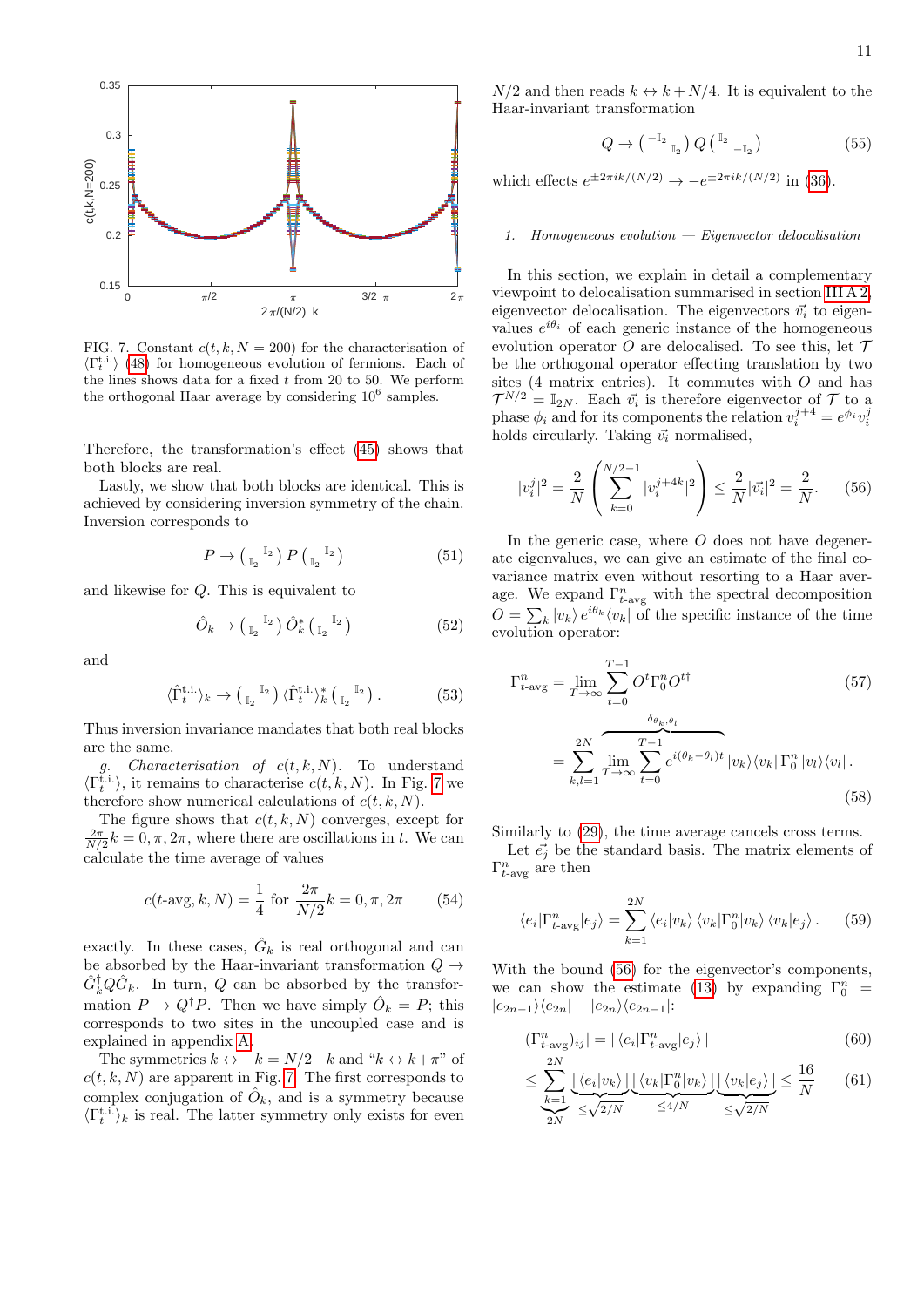# <span id="page-11-0"></span>D. Spins

In this section we prove our analytic results about spin chains summarised in section [III B 1,](#page-4-2) using the twirling technique from section [IV A.](#page-6-1) We require the probability distribution for the unitaries  $U_i, V_i$  comprising the unitary-circuit time evolution operator to possess singlesite Haar invariance, as introduced in the settings [II B.](#page-3-0)

The integral over the unitary group

$$
\int_{U(d)} dw_n w_n^{\dagger} A w_n B_n w_n^{\dagger} C w_n
$$
\n
$$
= \frac{\mathbb{I}_d^n}{d} \text{Tr}_n(B_n) \otimes \frac{d \text{Tr}_n(AC) - \text{Tr}_n(A) \text{Tr}_n(C)}{d^2 - 1}
$$
\n
$$
+ B_n \otimes \frac{d \text{Tr}_n(A) \text{Tr}_n(C) - \text{Tr}_n(AC)}{d(d^2 - 1)}
$$
\n(62)

can be computed exactly [\[33\]](#page-16-3). Here  $A, C \in U(d^N)$  are multi-qudit operators and  $w_n, B_n \in U(d)$  act only on one qudit at site n. The left side of the tensor products is qudit n while the right side contains all the other sites. The same result is obtained when averaging over a unitary 2-design such as, for qubits, the Clifford group [\[34\]](#page-16-4) instead of entire  $U(d)$ .

Similarly, we have the integral

<span id="page-11-1"></span>
$$
\int_{U(d)} dw_i w_i D w_i^{\dagger} = \text{Tr}_i(D) \otimes \mathbb{I}_d^i / d, \tag{63}
$$

where  $D \in U(d^N)$  is a multi-qudit operator and  $w_i \in$  $U(d)$  acts only on one qudit at site *i*. The identity  $\mathbb{I}_d^i/d$ is at the qudit site  $i$  which is traced out from  $D$ . The integral holds equally for the integrand  $w_i^{\dagger} D w_i$ . For this integral, a unitary 1-design is sufficient for  $w_i$ , such as for  $d = 2$  the Pauli matrices together with the identity.

To show our result [\(15\)](#page-4-5) for a single-site reduced density matrix at site n, let  $I = \{1...N\}\{\{n\}$  be the set of all other sites. Let  $\rho_0$  be the (arbitrary) initial state. With this notation, we will compute the relation between  $\text{Tr}_I \rho_0$  and

$$
\operatorname{Tr}_{I}\langle\rho_{t}\rangle = \operatorname{Tr}_{I}\langle U^{t}\rho_{0}U^{t\dagger}\rangle. \tag{64}
$$

At each site  $i \in I$  in turn, the twirling technique [\(20\)](#page-6-4) results in

$$
\text{Tr}_I \langle \rho_t \rangle = \text{Tr}_I \langle w_i^\dagger U^t w_i \rho_0 w_i^\dagger U^{t\dagger} w_i \rangle = \text{Tr}_I \langle U^t w_i \rho_0 w_i^\dagger U^{t\dagger} \rangle.
$$
\n(65)

We may integrate over  $w_i$ , whose choice is arbitrary, by setting  $D = \rho_0$  in formula [\(63\)](#page-11-1). This gives

$$
\text{Tr}_I \langle \rho_t \rangle = \text{Tr}_I \langle U^t[\text{Tr}_i(\rho_0) \otimes \mathbb{I}_d^i / d] U^{t\dagger} \rangle. \tag{66}
$$

Iteration of this procedure for each  $i \in I$  yields

$$
\operatorname{Tr}_{I}\langle\rho_{t}\rangle = \operatorname{Tr}_{I}\langle U^{t}[\operatorname{Tr}_{I}(\rho_{0})\otimes \mathbb{I}_{d^{N-1}}^{I}/d^{N-1}]U^{t\dagger}\rangle. \quad (67)
$$

The twirling technique at site  $n$  allows us to use for-mula [\(62\)](#page-11-2) with  $A = U^{\bar{t}}, B_n = \text{Tr}_I(\rho_0), C = U^{t\bar{t}}$ :

$$
\text{Tr}_I \langle \rho_t \rangle = \frac{1}{d^{N-1}} \text{Tr}_I \langle w_n^{\dagger} U^t w_n \text{Tr}_I(\rho_0) w_n^{\dagger} U^{t \dagger} w_n \rangle \qquad (68)
$$

$$
=\frac{1}{d^{N-1}}\operatorname{Tr}_{I}\left\langle \frac{\mathbb{I}_{d}^{n}}{d}\operatorname{Tr}_{n}\operatorname{Tr}_{I}(\rho_{0})\otimes\right\vert
$$
 (69)

<span id="page-11-4"></span><span id="page-11-3"></span>
$$
\frac{d \operatorname{Tr}_n(AC) - \operatorname{Tr}_n A \operatorname{Tr}_n C}{d^2 - 1} \tag{70}
$$

$$
+\operatorname{Tr}_{I}(\rho_0) \otimes \frac{d \operatorname{Tr}_{n} A \operatorname{Tr}_{n} C - \operatorname{Tr}_{n} (AC)}{d(d^{2} - 1)} \tag{71}
$$

<span id="page-11-2"></span>
$$
= \frac{\mathbb{I}_d^n}{d} \frac{d^2 - \lambda(t)}{d^2 - 1} + \text{Tr}_I(\rho_0) \frac{\lambda(t) - 1}{d^2 - 1}
$$
 (72)

$$
= \frac{\mathbb{I}_d^n}{d} + \frac{\lambda(t) - 1}{d^2 - 1} \bar{\rho}_0^n.
$$
 (73)

In the third equality we have used that  $\text{Tr}_n \text{Tr}_I(\rho_0) = 1$ ,  $\text{Tr}_I \text{Tr}_n(AC) = d^N$  and defined the constant

<span id="page-11-5"></span>
$$
\lambda(t) = \left\langle \frac{1}{d^{N-1}} \operatorname{Tr}_I(\operatorname{Tr}_n U^t \operatorname{Tr}_n U^{t\dagger}) \right\rangle \tag{74}
$$

into which we have moved the remaining Haar average.  $\lambda$ is manifestly real and non-negative. In the final equality we have rewritten the expression in terms of the traceless part  $\bar{\rho}_0^n$  of the initial reduced density matrix  $\text{Tr}_I \rho_0$ . The form [\(15\)](#page-4-5) of our result can be obtained by setting  $\alpha(t) =$  $\frac{\lambda(t)-1}{d^2-1}.$ 

A lightcone structure emerges in the definition of  $\lambda$ . Only constituent unitaries of  $U$  within a lightcone of velocity 2 around site *n* contribute to  $\lambda$ , all others cancel with their daggered counterpart in consequence of  $Tr<sub>I</sub>$ . A longer chain will have an additional  $\text{Tr}_{i}(\mathbb{I}_{d})$  at each additional site  $i$  outside the lightcone, which is precisely cancelled by the higher  $N$  in the prefactor. (Fig. [8](#page-12-1) shows a graphical representation of a slightly different quantity but also serves to illustrate this fact.) In combination with Haar invariance of U, within the average  $\langle \cdot \rangle$  that treats all constituent unitaries on equal footing, we realise the following.  $\lambda(t)$  is independent of site position n or chain length  $N$  as long as the lightcone around  $n$ does not intersect a boundary, or, in the case of periodic boundary conditions, itself.

After a single timestep,  $\lambda(1) = 1$  exactly such that the evolution results in a locally maximally mixed site [\(73\)](#page-11-3). For longer times, we resort to a numerical method for evaluating  $\alpha(t) = \frac{\lambda(t)-1}{d^2-1}$ , explained in the next section [V.](#page-12-0)

Next let us calculate the entire final density matrix  $\langle \rho_t \rangle$ for the initial state

$$
\rho_0 = \rho_0^n \otimes \mathbb{I}_{d^{N-1}}^I / d^{N-1}
$$
\n(75)

that has all sites maximally mixed apart from site  $n$ . The twirling technique and formula [\(63\)](#page-11-1) with  $D = U^t \rho_0 U^{t\dagger}$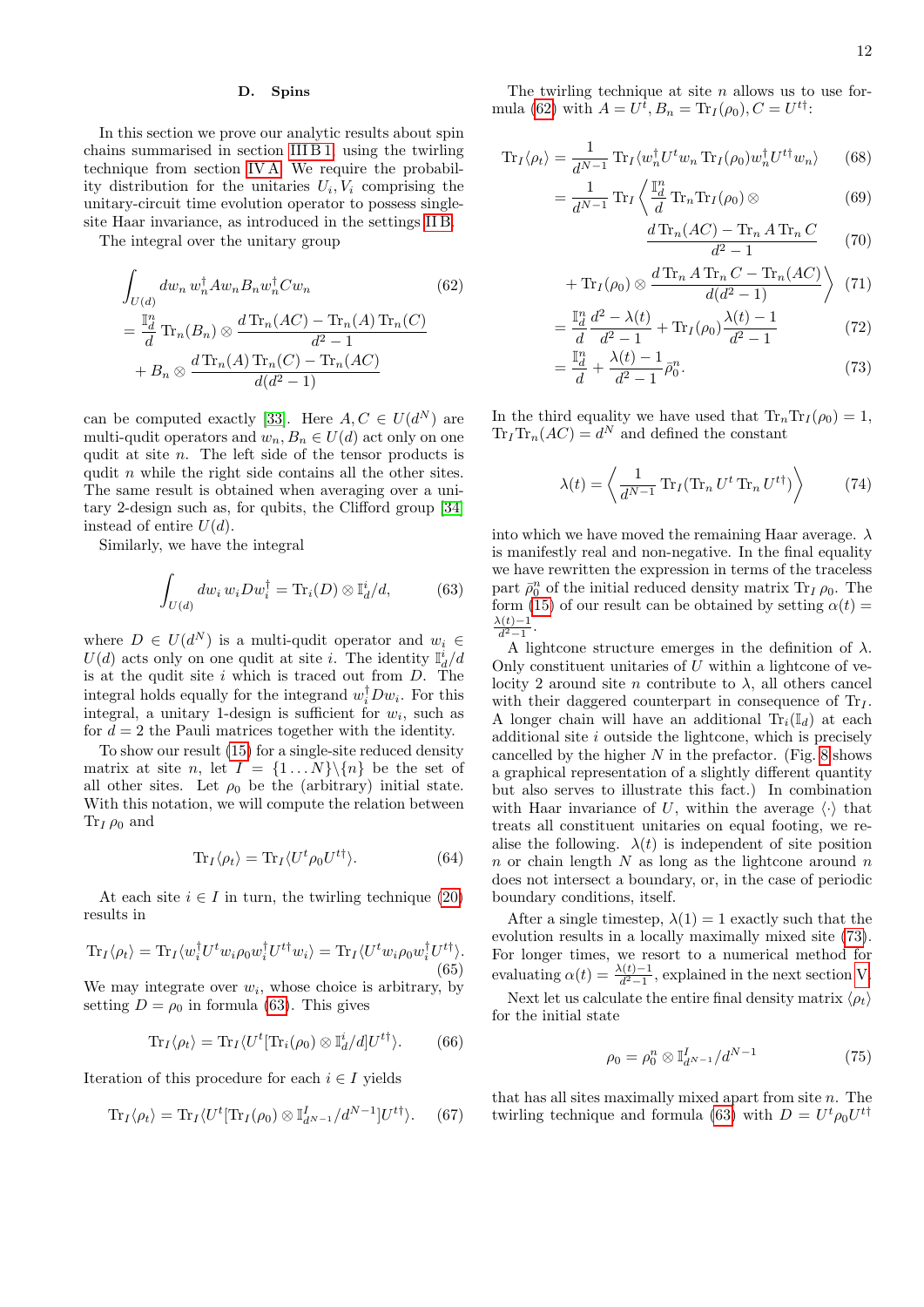can be applied at each site  $i \in I$  iteratively:

$$
\langle \rho_t \rangle = \langle w_i^\dagger U^t w_i \rho_0 w_i^\dagger U^{t\dagger} w_i \rangle = \langle w_i^\dagger U^t \rho_0 U^{t\dagger} w_i \rangle \qquad (76)
$$

$$
= \langle \text{Tr}_i(U^t \rho_0 U^{t\dagger}) \rangle \otimes \mathbb{I}_d^i / d \tag{77}
$$

$$
= \langle \text{Tr}_I(U^t \rho_0 U^{t\dagger}) \rangle \otimes \mathbb{I}_{d^{N-1}}^I / d^{N-1} \tag{78}
$$

$$
= \text{Tr}_I \langle \rho_t \rangle \otimes \mathbb{I}_{d^{N-1}}^I / d^{N-1}.
$$
 (79)

All sites of the final state are maximally mixed except for site *n*, it is related to the initial  $\rho_0^n = \text{Tr}_I(\rho_0)$  as per [\(72\)](#page-11-4).

Let us turn to the behaviour of two-site reduced density matrices for the not necessarily adjacent sites  $n$  and  $m$ , now  $I = \{1...N\} \backslash \{n, m\}.$  Assume the initial state's reduced density matrix to be a tensor product and split it

$$
\text{Tr}_I(\rho_0) = (\mathbb{I}_d^n/d + \bar{\rho}_0^n) \otimes (\mathbb{I}_d^m/d + \bar{\rho}_0^m)
$$
 (80)

into traceful and traceless parts.

To determine the final state  $\text{Tr}_I(\rho_t)$ , we employ the same method as before. However we will have to use for-mula [\(62\)](#page-11-2) twice, at sites n and m, and the resulting  $\text{Tr}_n$ and  $\text{Tr}_{m}$  terms couple. A calculation yields the compact result

$$
\operatorname{Tr}_{I}\langle\rho_{t}\rangle = \left(\frac{\mathbb{I}_{d}^{n}}{d} + \frac{\lambda - 1}{d^{2} - 1}\bar{\rho}_{0}^{n}\right) \otimes \left(\frac{\mathbb{I}_{d}^{m}}{d} + \frac{\lambda - 1}{d^{2} - 1}\bar{\rho}_{0}^{m}\right)
$$
\n
$$
+ \frac{\lambda' - \lambda^{2}}{(d^{2} - 1)^{2}}\bar{\rho}_{0}^{n} \otimes \bar{\rho}_{0}^{m}.
$$
\n(81)

Here  $\lambda = \lambda(t)$  is the same as before in [\(74\)](#page-11-5), so the first term is simply an uncorrelated tensor product of the single site result [\(73\)](#page-11-3). The coefficient

$$
\lambda'(t) = \left\langle \frac{1}{d^{N-2}} \operatorname{Tr}_I(\operatorname{Tr}_{n,m} U^t \operatorname{Tr}_{n,m} U^{t\dagger}) \right\rangle \tag{82}
$$

appearing in the second term is also real and positive. It depends on  $|n - m|$  until the sites are far enough apart such that their lightcones do not intersect. (This requires a sufficient system size.) In that case,  $\lambda' = \lambda^2$  and the two-site result [\(81\)](#page-12-2) reduces to the single site result [\(73\)](#page-11-3).

# <span id="page-12-0"></span>V. NUMERICAL METHOD FOR SPINS

In this section, we present the new numerical method we use for the setting of spin chains. Obtaining numerical values for  $\alpha(t)$  of [\(15\)](#page-4-5) is much more difficult than for  $c(t, N)$  in the fermionic case, because the Hilbert space grows exponentially while covariance matrices grow only quadratically in system size  $N$ . In the following, we describe a new numerical method that significantly decreases the complexity from  $4^{2t+1}$  to  $2^t$  for t timesteps. For definiteness, we set the local Hilbert space dimension  $d = 2$  although our numerical method can be adapted to higher spins.



<span id="page-12-1"></span>FIG. 8. Diagrammatic representation of [\(84\)](#page-12-3) for  $t = 4$ . Unitaries outside of lightcones cancel and two rhomboids remain. A larger system results in more empty traces that do not contribute as they each have a factor 1/2 attached. Sites are shown in the horizontal direction, unitaries  $U_i$  ( $V_i$ ) are shown as blue (red) boxes. Their daggered counterparts lack a thick border.

<span id="page-12-2"></span>We determine  $\alpha(t)$  by preparing an initial state where one site is spin up  $|0\rangle\langle 0|$  and all other sites are maximally mixed. After applying  $U^t$ , we project the final reduced density matrix of the one site onto  $|0\rangle\langle0|$ . According to [\(15\)](#page-4-5), this procedure yields

<span id="page-12-3"></span>
$$
(\alpha + 1)/2 = \langle R(U, 0) \rangle_U, \tag{83}
$$

$$
R(U, s) = \text{Tr}\left[ (\cdots \otimes \mathbb{I}_2 \otimes (|s\rangle\langle s|) \otimes \mathbb{I}_2 \otimes \cdots )\right] \qquad (84)
$$
  

$$
U^t (\cdots \otimes \mathbb{I}_2/2 \otimes (|0\rangle\langle 0|) \otimes \mathbb{I}_2/2 \otimes \cdots) U^{t\dagger} \right].
$$

The average  $\langle \cdot \rangle_U$  refers to averaging the random  $U_i, V_i$ composing  $U$ . Leaving the final spin  $s$  free allows us to use an importance sampling technique. Before explaining this technique, we will show how to evaluate  $R(U, s)$  for a given  $U, s$  in a way that is significantly more efficient than the naive procedure.

The evaluation of  $R(U, s)$  can be sketched diagrammatically as in Fig. [8.](#page-12-1) Unitaries outside the lightcones cancel in pairs with their daggered counterparts and two rhomboids of width  $2t + 1$  sites remain. Considering only this part of the chain, and evaluating the diagram timestep by timestep, starting from  $\rho_0$  in the middle, we encounter objects of dimension  $4^{2t+1}$ .

After folding the daggered rhomboid upwards (Fig. [9\)](#page-13-2), we can evaluate the folded rhomboids diagonally. This leads to a square root improvement, we encounter objects of dimension  $2^{2t}$ .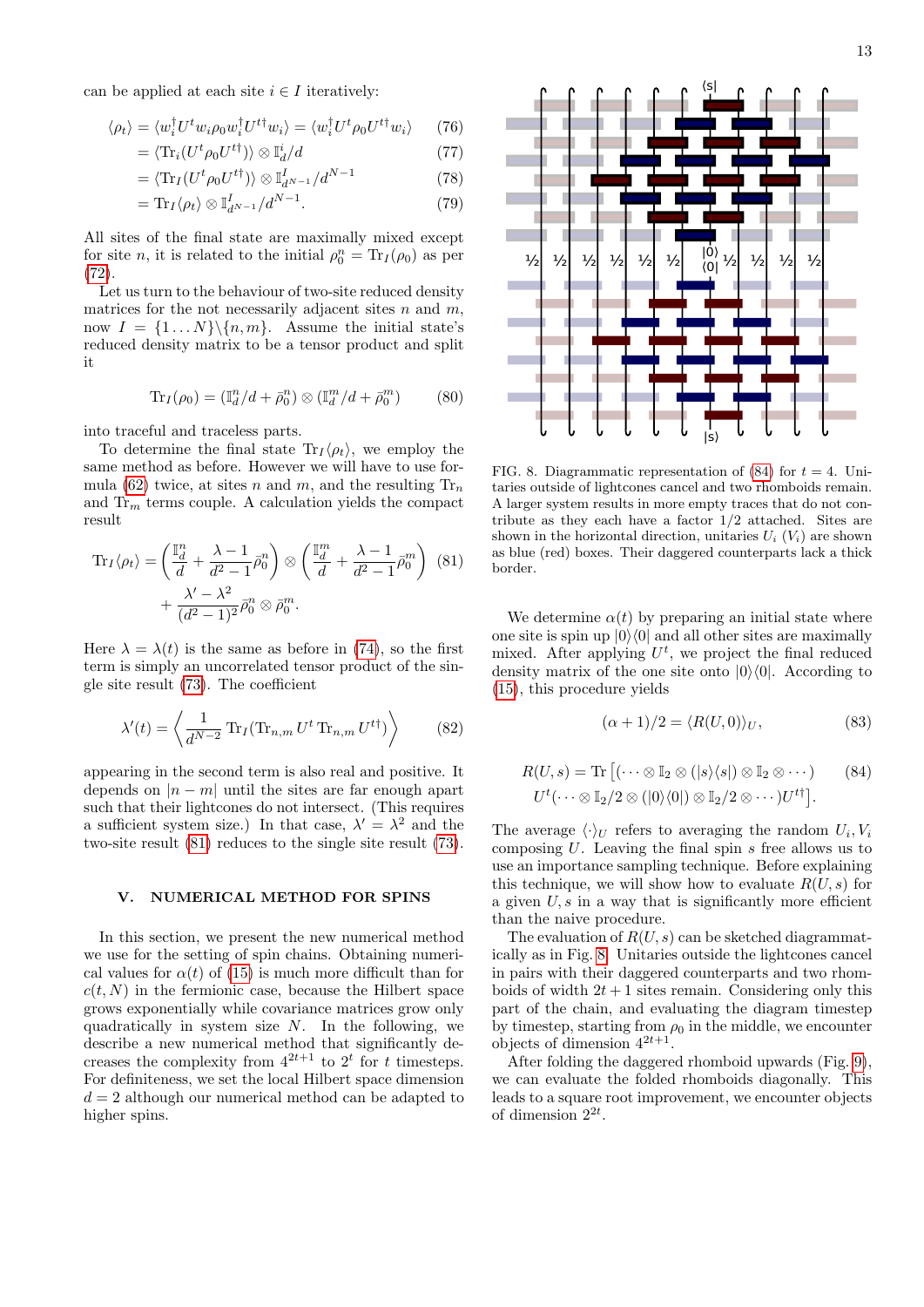

<span id="page-13-2"></span>FIG. 9. The rhomboids from Fig. [8](#page-12-1) can be folded above each other. The diagram is contracted diagonally, beginning with the shaded green part.



<span id="page-13-3"></span>FIG. 10. The absolute value squared of a single rhomboid. The diagram is contracted diagonally starting with the shaded green part. After averaging the unitaries, this diagram has the same value as Fig. [9.](#page-13-2) See section [V](#page-12-0) and appendix [C](#page-14-2) for details.

Owing to the single-site Haar invariance, the average of [\(84\)](#page-12-3) remains the same when replacing all of the identities ("U-turns") in the folded rhomboid diagram (Fig. [9\)](#page-13-2) by  $|0\rangle\langle 0|$ . How this can be achieved is explained in detail in appendix [C.](#page-14-2) We obtain two (disconnected) rhomboids that correspond to the absolute square of a single rhomboid as illustrated in Fig. [10.](#page-13-3) Again evaluating diagonally, we gain another square root as the objects only have dimension  $2^t$ .

When sampling  $\langle R(U, 0) \rangle_U$  according to the singlerhomboid method (Fig. [10\)](#page-13-3) we observe a higher variance than using the folded-rhomboids procedure (Fig. [9\)](#page-13-2). Therefore we use an importance sampling technique to reduce the variance.

To perform importance sampling, we extend the random variable set to include s alongside  $\{U_i\}$ ,  $\{V_i\}$ . Then we generate samples according to the probability distribution  $R(U, s)$  with a Metropolis algorithm. Now note that  $\langle R(U, 0)\rangle_U + \langle R(U, 1)\rangle_U = 1$  follows immediately from [\(84\)](#page-12-3). Thus the normalisation of the probability distribution  $R(U, s)$  is trivial. The average value of  $\delta_{s0}$  with respect to this probability distribution therefore results in  $\langle R(U, 0) \rangle_{U} = (\alpha + 1)/2$ .

The method presented here allows us to reduce the complexity of calculating the time evolution of  $t$  steps in a system of  $2t+1$  sites (size of lightcone). Naively, time and space complexity both scale as  $4^{2t+1}$ . Our simplifications give two square roots improvement, yielding a scaling of 2 t . Apart from the average over random unitaries, the numerical procedure is free of approximations.

# <span id="page-13-0"></span>VI. CONCLUSION AND OUTLOOK

In this paper, we have studied one dimensional particle chains under a random unitary time evolution operator consisting of random nearest-neighbour gates. In spirit of Floquet evolution, the operator is repeated identically for subsequent timesteps.

We considered two cases, where the time evolution operator is a Gaussian circuit or consists of general unitaries. First, we were able to show strong results about the average evolution of chains of fermions under the Gaussian circuit time evolution. For Gaussian circuits inhomogeneous in space, we find that any initial state with vanishing two-point correlations at non-zero distances is simply scaled further towards the thermal mixture [\(11\)](#page-3-4) and the initial two-point correlations can be recovered measuring expectation values; time evolution is localising. If the random time evolution operator is taken homogeneous in space, it delocalises and leads to thermalisation in the thermodynamic limit [\(12\)](#page-4-4). We expect one can generalise our results to higher order correlation functions than the two-point functions studied in this work.

Next, we also considered spin chains under random unitary nearest-neighbour Floquet dynamics, inhomogeneous in space, with fixed finite local Hilbert space dimension. Our main result is [\(15\)](#page-4-5): On a single site, the average evolution acts as a depolarising channel, completely independent of any other initial sites.

We employ new numerical methods (section [V\)](#page-12-0) to demonstrate that a time evolution composed of Haar distributed unitaries thermalises. Under a different distribution with tunable random coupling strength, we find two regions of thermalisation (strong coupling) and manybody localisation (weak coupling), respectively.

In the future, both the twirling technique as well as the numerical method could also be applied to Hamiltonian Floquet or stroboscopic dynamics with an ensemble of Hamiltonians having single-site Haar invariance.

# <span id="page-13-1"></span>ACKNOWLEDGMENTS

During preparation of this manuscript, related work [\[35\]](#page-16-5) appeared on arXiv that provides evidence for an MBL transition in a different unitary circuit with random coupling strength.

This project has received funding from the European Research Council (ERC) under the European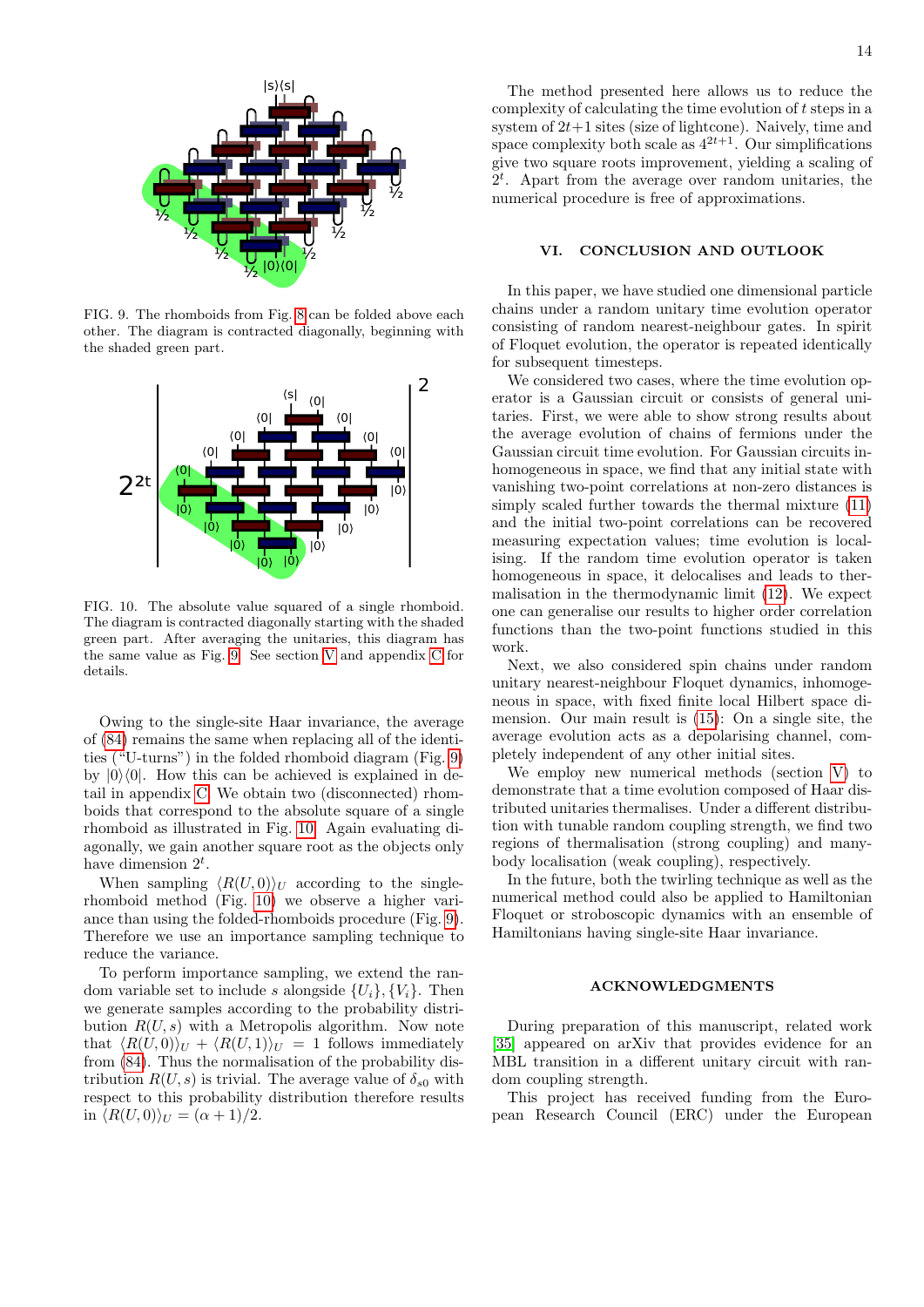Union's Horizon 2020 research and innovation programme through the ERC Starting Grant WASCOSYS (No. 636201), the ERC Consolidator Grant GAPS (No. 648913), and the ERC Advanced Grant QENO-COBA (No. 742102). D.P.G. acknowledges financial support of Severo Ochoa project SEV-2015-556 funded by MINECO.

### <span id="page-14-0"></span>Appendix A: Gaussian circuits: Uncoupled case

In this appendix, we calculate [\(54\)](#page-10-3), which we repeat for convenience:

<span id="page-14-5"></span>
$$
c(t\text{-avg}, k, N) = \frac{1}{4} \text{ for } \frac{2\pi}{N/2}k = 0, \pi, 2\pi.
$$

For these values of  $k, \hat{G}_k$  is real and may be absorbed by the Haar-invariant transformation  $Q \to \hat{G}_k^{\dagger} Q \hat{G}_k$  in  $(36)$ . In turn, Q can be absorbed by the transformation  $P \to Q^{\dagger} P$ . Then we have simply  $\hat{O}_k = P$ .

This corresponds to two sites in the inhomogeneous uncoupled case where  $Q_i = \mathbb{I}_4$  in the time evolution op-erator [\(4\)](#page-2-2) and only  $P_i$  are independently random. We find much stronger localisation (intuitively, information cannot spread) where the constant  $c(t$ -avg) is one quarter:

$$
\langle \Gamma_{t\text{-avg}} \rangle = \frac{1}{4} \Gamma_0. \tag{A1}
$$

To show this it suffices to consider the first two sites  $\Gamma_0^{1,2}$  and  $P_1 \in O(4)$ . We introduce an arbitrary  $A \in O(4)$ by  $P_1 \rightarrow AP_1A^{\dagger}$  using Haar invariance

$$
\langle \Gamma_t^{1,2} \rangle = \langle AP_1^t A^\dagger \Gamma_0^{1,2} A P_1^{t\dagger} A^\dagger \rangle \tag{A2}
$$

and are free to integrate A over the orthogonal group. The integral can be evaluated [\[31\]](#page-16-1) as

$$
\langle \Gamma_t^{1,2} \rangle = \frac{1}{12} \left\langle (\text{Tr} \, P_1^t)^2 - (\text{Tr} \, P_1^{2t}) \right\rangle \Gamma_0^{1,2} \tag{A3}
$$

$$
= \frac{1}{12} \left\langle \left( \sum_{i=1}^{4} e^{i\beta_i t} \right)^2 - \sum_{i=1}^{4} e^{i\beta_i 2t} \right\rangle \Gamma_0^{1,2}, \quad (A4)
$$

which is determined by the spectrum  $\{e^{i\beta_i}, i=1,2,3,4\}$ of  $P_1$ . We can evaluate this in the time average by observing that almost always

$$
\beta_1 = -\beta_2, \ \beta_3 = -\beta_4 \text{ for } \det P_1 = +1
$$
 (A5)

and

$$
\beta_1 = -\beta_2, \ \beta_3 = 0, \beta_4 = \pi \text{ for } \det P_1 = -1.
$$
 (A6)

One can then show that in the time average of [\(A4\)](#page-14-3),  $\langle \cdot \rangle_{\det P_1=+1} = 4 - 0$  and  $\langle \cdot \rangle_{\det P_1=-1} = 4 - 2$ . Altogether the prefactor in [\(A3\)](#page-14-4) matches the 1/4 announced in [\(A1\)](#page-14-5).

### <span id="page-14-1"></span>Appendix B: Spins: Uncoupled case

In this appendix, we find  $\alpha(t)$  for the completely un-coupled probability distribution [\(16\)](#page-5-3), the limit  $h = 0$ . In that case,  $U_i = u_{i,L} \otimes u_{i,R}$  and  $V_i = v_{i,L} \otimes v_{i,R}$ are tensor products of single-site unitaries from the  $U(2)$ Haar distribution. It then suffices to consider only one site  $\rho_0 = \mathbb{I}_2/2 + \bar{\rho}_0$  as all sites are completely independent. Using the transformation  $u \to v^{\dagger}u$ , the v can be Haar-absorbed into the  $u$ , and we have the time evolution  $\langle \rho_t \rangle = \langle u^t \rho_0 u^{t\dagger} \rangle$  which we evaluate for general dimension [\[36\]](#page-16-6).

By Haar invariance the transformation  $u \to w^{\dagger}uu$ shows

$$
\langle \rho_t \rangle = \langle w^\dagger u^t w \rho_0 w^\dagger u^{t\dagger} w \rangle. \tag{B1}
$$

We can integrate out  $w$  with formula  $(62)$  and get the result

$$
\langle \rho_t \rangle = \frac{\mathbb{I}_d}{d} + \frac{\lambda(t) - 1}{d^2 - 1} \bar{\rho}_0
$$
 (B2)

with the spectral form factor

$$
\lambda(t) = \langle \text{Tr} \, u^t \, \text{Tr} \, u^{t\dagger} \rangle, \tag{B3}
$$

which is just [\(73\)](#page-11-3) and [\(74\)](#page-11-5) for a one-site chain and empty set I. For Haar-distributed  $u \in U(d)$ , the spectral form factor saturates at its maximal value  $\lambda(t) = d$  for  $t > d$ [\[37\]](#page-16-7). In particular, for our  $d = 2$  chain and  $t > 1$ ,  $\lambda(t) = 2$ and the final state [\(15\)](#page-4-5) stays constant with  $\alpha = 1/3$ .

### <span id="page-14-2"></span>Appendix C: Spins: Simplification for numerical calculations

In this section, we show that the computationally more efficient single rhomboid contraction in Fig. [10](#page-13-3) is equivalent to the function  $R(U, s)$  from equation [\(84\)](#page-12-3) when taking the average in  $U_i$ ,  $V_i$ . This is needed in section [V.](#page-12-0)

<span id="page-14-4"></span><span id="page-14-3"></span>As argued in section [V,](#page-12-0)  $R(U, s)$  is equal to the folded rhomboids in Fig. [9.](#page-13-2) Let us consider each site (i.e. column) of that diagram in turn, apart from the central site containing s. The identities ("U-turns") at the top and bottom of the column can be expanded. Linearity gives four new diagrams with all combinations of  $|0\rangle\langle0|$  and  $|1\rangle\langle 1|$ . Each column has either  $U_i$  or  $V_i$  both at the top and bottom. In the first case, single-site Haar invariance

$$
U_i \to (w \otimes \mathbb{I}_2)U_i, V_i \to (\mathbb{I}_2 \otimes w^{\dagger})V_i
$$
 (C1)

allows to insert w and  $w^{\dagger}$  that cancel everywhere except at the very top. By choosing  $w = \sigma_x$  the Pauli matrix,  $|1\rangle\langle 1|$  at the top can be transformed into  $|0\rangle\langle 0|$ . This process can be repeated similarly to transform a  $|1\rangle\langle 1|$  at the bottom into  $|0\rangle\langle0|$ .

In total, applying this procedure at all sites results in  $4^{2t}$  identical diagrams where all top and bottom parts are  $|0\rangle\langle 0|$  (except for  $|s\rangle\langle s|$ ). This only partially cancels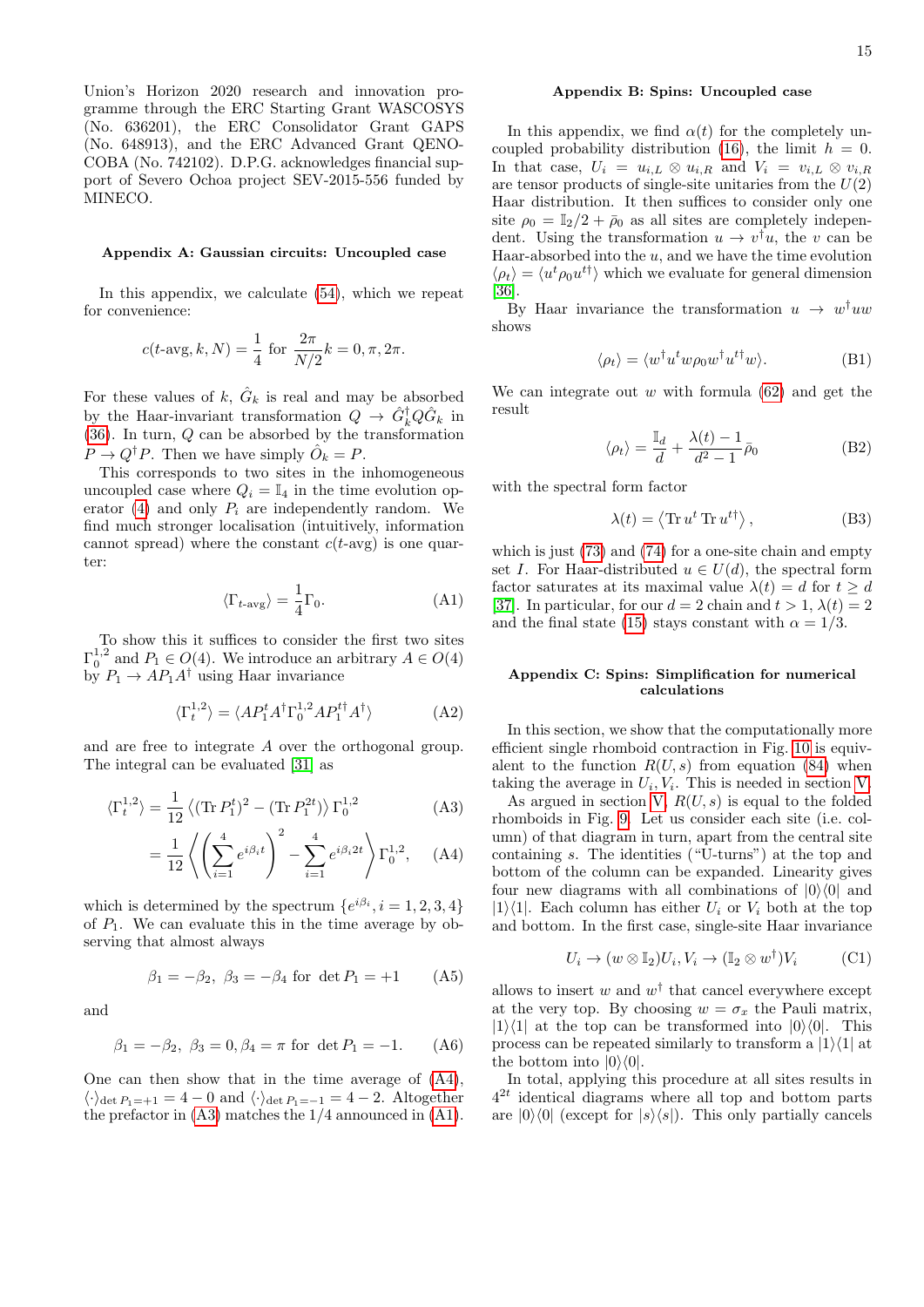with  $2^{-2t}$  from the original bottom "U-turns", giving the prefactor. The two rhomboids of unitaries and daggered <span id="page-15-0"></span>counterparts are then disconnected and can be written as the absolute square of a single rhomboid.

- <span id="page-15-1"></span>[1] Philip W Anderson, "Absence of diffusion in certain random lattices," Physical review 109, 1492 (1958).
- <span id="page-15-2"></span>[2] Michael Schreiber, Sean S Hodgman, Pranjal Bordia, Henrik P Lüschen, Mark H Fischer, Ronen Vosk, Ehud Altman, Ulrich Schneider, and Immanuel Bloch, "Observation of many-body localization of interacting fermions in a quasi-random optical lattice," Science 349, 842 (2015), [arXiv:1501.05661.](http://arxiv.org/abs/1501.05661)
- <span id="page-15-3"></span>[3] David A Huse, Rahul Nandkishore, and Vadim Oganesyan, "Phenomenology of fully many-bodylocalized systems," Physical Review B 90, 174202 (2014), [arXiv:1408.4297.](http://arxiv.org/abs/1408.4297)
- <span id="page-15-4"></span>[4] Dmitry A Abanin and Zlatko Papić, "Recent progress in many-body localization," Annalen der Physik 529 (2017), [arXiv:1705.09103.](http://arxiv.org/abs/1705.09103)
- <span id="page-15-5"></span>[5] Günter Stolz, "Strategies in localization proofs for onedimensional random schrödinger operators," in Proceedings of the Indian Academy of Sciences-Mathematical Sciences, Vol. 112 (Springer, 2002) pp. 229–243.
- <span id="page-15-6"></span>[6] Michael Aizenman and Stanislav Molchanov, "Localization at large disorder and at extreme energies: An elementary derivations," Communications in Mathematical Physics 157, 245–278 (1993).
- <span id="page-15-7"></span>[7] Jens H Bardarson, Frank Pollmann, and Joel E Moore, "Unbounded growth of entanglement in models of manybody localization," Physical review letters 109, 017202 (2012), [arXiv:1202.5532.](http://arxiv.org/abs/1202.5532)
- <span id="page-15-8"></span>[8] MC Bañuls, NY Yao, S Choi, MD Lukin, and JI Cirac, "Dynamics of quantum information in many-body localized systems," Physical Review B 96, 174201 (2017), [arXiv:1707.05051.](http://arxiv.org/abs/1707.05051)
- <span id="page-15-9"></span>[9] Eman Hamza, Alain Joye, and Günter Stolz, "Dynamical localization for unitary anderson models," Mathematical Physics, Analysis and Geometry 12, 381 (2009), [arXiv:0903.0028.](http://arxiv.org/abs/0903.0028)
- <span id="page-15-10"></span>[10] Liangsheng Zhang, Vedika Khemani, and David A Huse, "A floquet model for the many-body localization transition," Physical Review B 94, 224202 (2016), [arXiv:1609.00390.](http://arxiv.org/abs/1609.00390)
- <span id="page-15-11"></span>[11] C. W. von Keyserlingk, Tibor Rakovszky, Frank Pollmann, and S. L. Sondhi, "Operator hydrodynamics, otocs, and entanglement growth in systems without conservation laws," Phys. Rev. X 8, 021013 (2018), [arXiv:1705.08910.](http://arxiv.org/abs/1705.08910)
- <span id="page-15-14"></span>[12] Tibor Rakovszky, Frank Pollmann, and CW von Keyserlingk, "Diffusive hydrodynamics of out-of-time-ordered correlators with charge conservation," arXiv preprint arXiv:1710.09827 (2017), [arXiv:1710.09827.](http://arxiv.org/abs/1710.09827)
- <span id="page-15-16"></span>[13] Amos Chan, Andrea De Luca, and JT Chalker, "Solution of a minimal model for many-body quantum chaos," arXiv preprint arXiv:1712.06836 (2017), [arXiv:1712.06836.](http://arxiv.org/abs/1712.06836)
- <span id="page-15-13"></span>[14] Adam Nahum, Sagar Vijay, and Jeongwan Haah, "Operator spreading in random unitary circuits," Phys. Rev. X 8, 021014 (2018), [arXiv:1705.08975.](http://arxiv.org/abs/1705.08975)
- <span id="page-15-15"></span>[15] Vedika Khemani, Ashvin Vishwanath, and David A Huse, "Operator spreading and the emergence of dissipa-

tion in unitary dynamics with conservation laws," arXiv preprint arXiv:1710.09835 (2017), [arXiv:1710.09835.](http://arxiv.org/abs/1710.09835)

- [16] Adam Nahum, Jonathan Ruhman, Sagar Vijay, and Jeongwan Haah, "Quantum entanglement growth under random unitary dynamics," Physical Review X 7, 031016 (2017), [arXiv:1608.06950.](http://arxiv.org/abs/1608.06950)
- <span id="page-15-12"></span>[17] Michael J Gullans and David A Huse, "Entanglement structure of current driven quantum many-body systems," arXiv preprint arXiv:1804.00010 (2018), [arXiv:1804.00010.](http://arxiv.org/abs/1804.00010)
- <span id="page-15-17"></span>[18] Hrant Gharibyan, Masanori Hanada, Stephen H Shenker, and Masaki Tezuka, "Onset of random matrix behavior in scrambling systems," arXiv preprint arXiv:1803.08050 (2018), [arXiv:1803.08050.](http://arxiv.org/abs/1803.08050)
- <span id="page-15-18"></span>[19] Benoît Collins and Ion Nechita, "Random quantum channels i: graphical calculus and the bell state phenomenon," Communications in Mathematical Physics 297, 345–370 (2010), [arXiv:0905.2313.](http://arxiv.org/abs/0905.2313)
- <span id="page-15-19"></span>[20] PW Brouwer and CWJ Beenakker, "Diagrammatic method of integration over the unitary group, with applications to quantum transport in mesoscopic systems," Journal of Mathematical Physics 37, 4904–4934 (1996), [arXiv:cond-mat/9604059.](http://arxiv.org/abs/cond-mat/9604059)
- <span id="page-15-20"></span>[21] Richard Jozsa and Akimasa Miyake, "Matchgates and classical simulation of quantum circuits," in Proceedings of the Royal Society of London A: Mathematical, Physical and Engineering Sciences, Vol. 464 (The Royal Society, 2008) pp. 3089–3106, [arXiv:0804.4050.](http://arxiv.org/abs/0804.4050)
- <span id="page-15-21"></span>[22] Sergey Bravyi, "Lagrangian representation for fermionic linear optics," Quantum Information & Computation 5, 216–238 (2005), [arXiv:quant-ph/0404180.](http://arxiv.org/abs/quant-ph/0404180)
- <span id="page-15-22"></span>[23] This class includes (local) particle hole transformations. For example for a single fermionic mode, particle-hole transformation corresponds to the unitary  $U = a + a^{\dagger}$  $(a^{\dagger}/a \text{ creation}/\text{annihilation operators})$  and in the covariance matrix formalism, to  $\begin{pmatrix} 1 & 0 \\ 0 & -1 \end{pmatrix} \in O(2)$  with negative determinant. All of the transformations we consider have definite parity as required by superselection rules.
- <span id="page-15-23"></span>[24] Donald L Cohn, *Measure theory*, Vol. 165 (Springer, 1980).
- <span id="page-15-24"></span>[25] Michael A. Nielsen and Isaac L. Chuang, Nielsen, Chuang: Quantum Computation and Quantum Information (Cambridge University Press, 2000).
- <span id="page-15-25"></span>[26] Rahul Nandkishore and David A Huse, "Many-body localization and thermalization in quantum statistical mechanics," Annu. Rev. Condens. Matter Phys. 6, 15–38 (2015), [arXiv:1404.0686.](http://arxiv.org/abs/1404.0686)
- <span id="page-15-26"></span>[27] B Kraus and JI Cirac, "Optimal creation of entanglement using a two-qubit gate," Physical Review A 63, 062309 (2001), [arXiv:quant-ph/0011050.](http://arxiv.org/abs/quant-ph/0011050)
- <span id="page-15-27"></span>[28] DM Basko, IL Aleiner, and BL Altshuler, "Metal– insulator transition in a weakly interacting manyelectron system with localized single-particle states," Annals of physics 321, 1126–1205 (2006), [arXiv:cond](http://arxiv.org/abs/cond-mat/0506617)[mat/0506617.](http://arxiv.org/abs/cond-mat/0506617)
- <span id="page-15-28"></span>[29] Bela Bauer and Chetan Nayak, "Area laws in a manybody localized state and its implications for topological